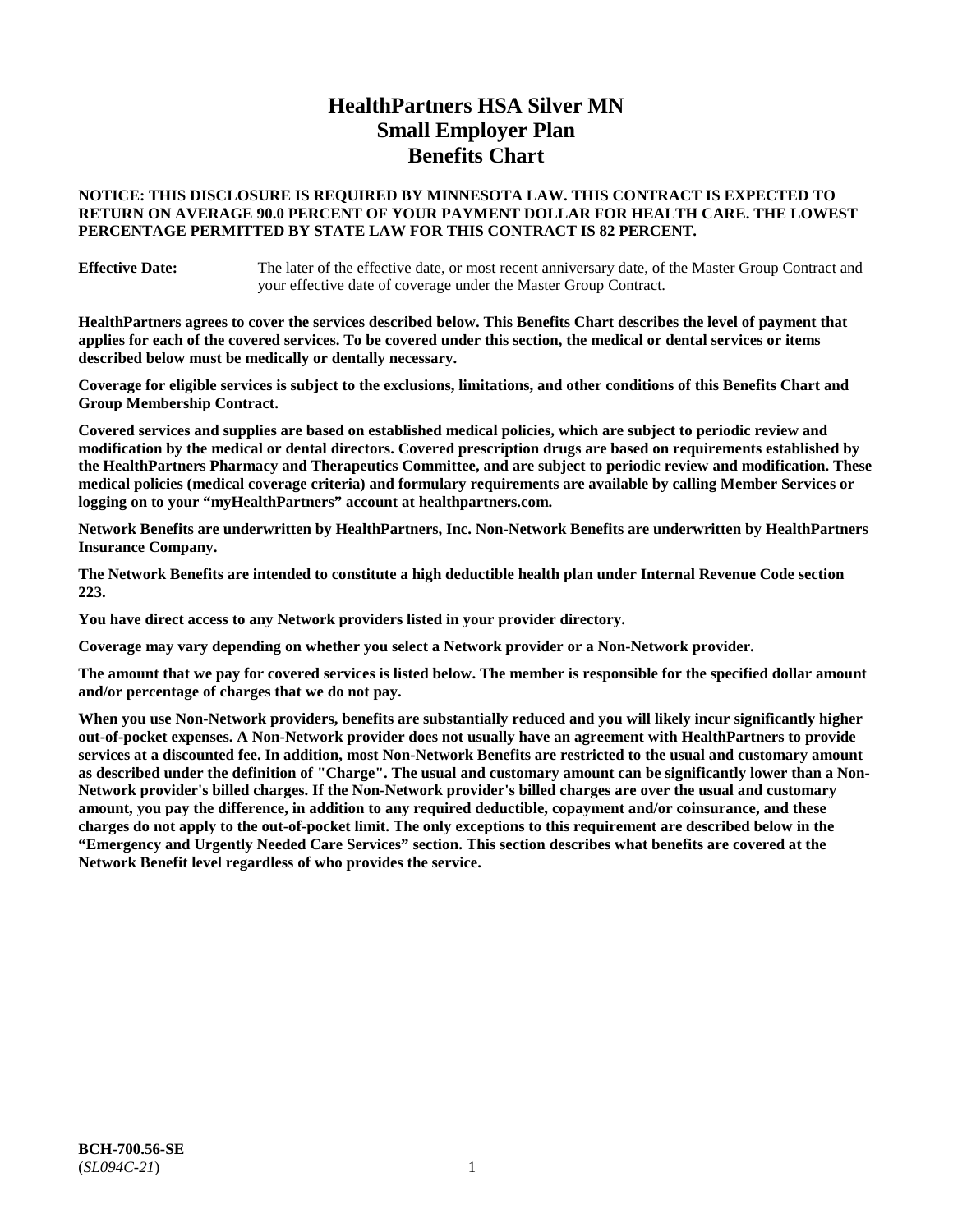# **These definitions apply to this Benefits Chart. They also apply to the Contract.**

| <b>Biosimilar Drugs:</b> | A prescription drug, approved by the Food and Drug Administration (FDA), that the FDA has<br>determined is biosimilar to and interchangeable with a biological brand name drug. Biosimilar<br>drugs are not considered generic drugs and are not covered under the generic drug benefit.                                                                                                                                                                                                                                                                                                                                           |
|--------------------------|------------------------------------------------------------------------------------------------------------------------------------------------------------------------------------------------------------------------------------------------------------------------------------------------------------------------------------------------------------------------------------------------------------------------------------------------------------------------------------------------------------------------------------------------------------------------------------------------------------------------------------|
| <b>Brand Name Drug:</b>  | A prescription drug, approved by the Food and Drug Administration (FDA), that is manufactured,<br>sold, or licensed for sale under a trademark by the pharmaceutical company that originally<br>researched and developed the drug. Brand name drugs have the same active-ingredient formula as<br>the generic version of the drug. However, generic drugs are manufactured and sold by other drug<br>manufacturers and are generally not available until after the patent on the brand name drug has<br>expired. A few brand name drugs may be covered at the generic drug benefit level if this is<br>indicated on the formulary. |
| <b>Calendar Year:</b>    | This is the 12-month period beginning 12:01 A.M. Central Time, on January 1, and ending 12:00<br>A.M. Central Time of the next following December 31.                                                                                                                                                                                                                                                                                                                                                                                                                                                                              |
| <b>Charge:</b>           | For covered services delivered by participating network providers, this is the provider's discounted<br>charge for a given medical/surgical service, procedure or item.                                                                                                                                                                                                                                                                                                                                                                                                                                                            |
|                          | For covered services delivered by non-network providers, a contracted rate may apply if such<br>arrangement is available to HealthPartners.                                                                                                                                                                                                                                                                                                                                                                                                                                                                                        |
|                          | For the Usual and Customary charge for covered services delivered by non-network providers, our<br>payment is calculated using one of the following options to be determined at HealthPartners'<br>discretion: 1) a percentage of the Medicare fee schedule; 2) a comparable schedule if the services<br>is not on the Medicare fee schedule; 3) a commercially reasonable rate for such service.                                                                                                                                                                                                                                  |
|                          | The Usual and Customary Charge is the maximum amount allowed that we consider in the<br>calculation of the payment of charges incurred for certain covered services. You must pay for any<br>charges above the usual and customary charge, and they do not apply to the out-of-pocket limit.                                                                                                                                                                                                                                                                                                                                       |
|                          | A charge is incurred for covered ambulatory medical and surgical services, on the date the service<br>or item is provided. A charge is incurred for covered inpatient services, on the date of admission to<br>a hospital. To be covered, a charge must be incurred on or after the member's effective date and<br>on or before the termination date.                                                                                                                                                                                                                                                                              |
| Copayment/Coinsurance:   | The specified dollar amount, or percentage, of charges incurred for covered services, which we do<br>not pay, but which a member must pay, each time a member receives certain medical services,<br>procedures or items. Our payment for those covered services or items begins after the copayment<br>or coinsurance is satisfied. Covered services or items requiring a copayment or coinsurance are<br>specified in this Benefits Chart.                                                                                                                                                                                        |
|                          | For services provided by a network provider:                                                                                                                                                                                                                                                                                                                                                                                                                                                                                                                                                                                       |
|                          | An amount which is listed as a flat dollar copayment is applied to a network provider's discounted<br>charges for a given service. However, if the network provider's discounted charge for a service or<br>item is less than the flat dollar copayment, you will pay the network provider's discounted charge.<br>An amount which is listed as a percentage of charges or coinsurance is based on the network<br>provider's discounted charges, calculated at the time the claim is processed, which may include an<br>agreed upon fee schedule rate for case rate or withhold arrangements.                                      |
|                          | For services provided by a non-network provider:                                                                                                                                                                                                                                                                                                                                                                                                                                                                                                                                                                                   |
|                          | Any copayment or coinsurance is applied to the lesser of the provider's charges or the usual and<br>customary charge for a service.                                                                                                                                                                                                                                                                                                                                                                                                                                                                                                |
|                          | A copayment or coinsurance is due at the time a service is provided, or when billed by the<br>provider. The copayment or coinsurance applicable for a scheduled visit with a network provider<br>will be collected for each visit, late cancellation and failed appointment. Services may not be<br>withheld for failure to pay a deductible or coinsurance at or prior to the time of service.                                                                                                                                                                                                                                    |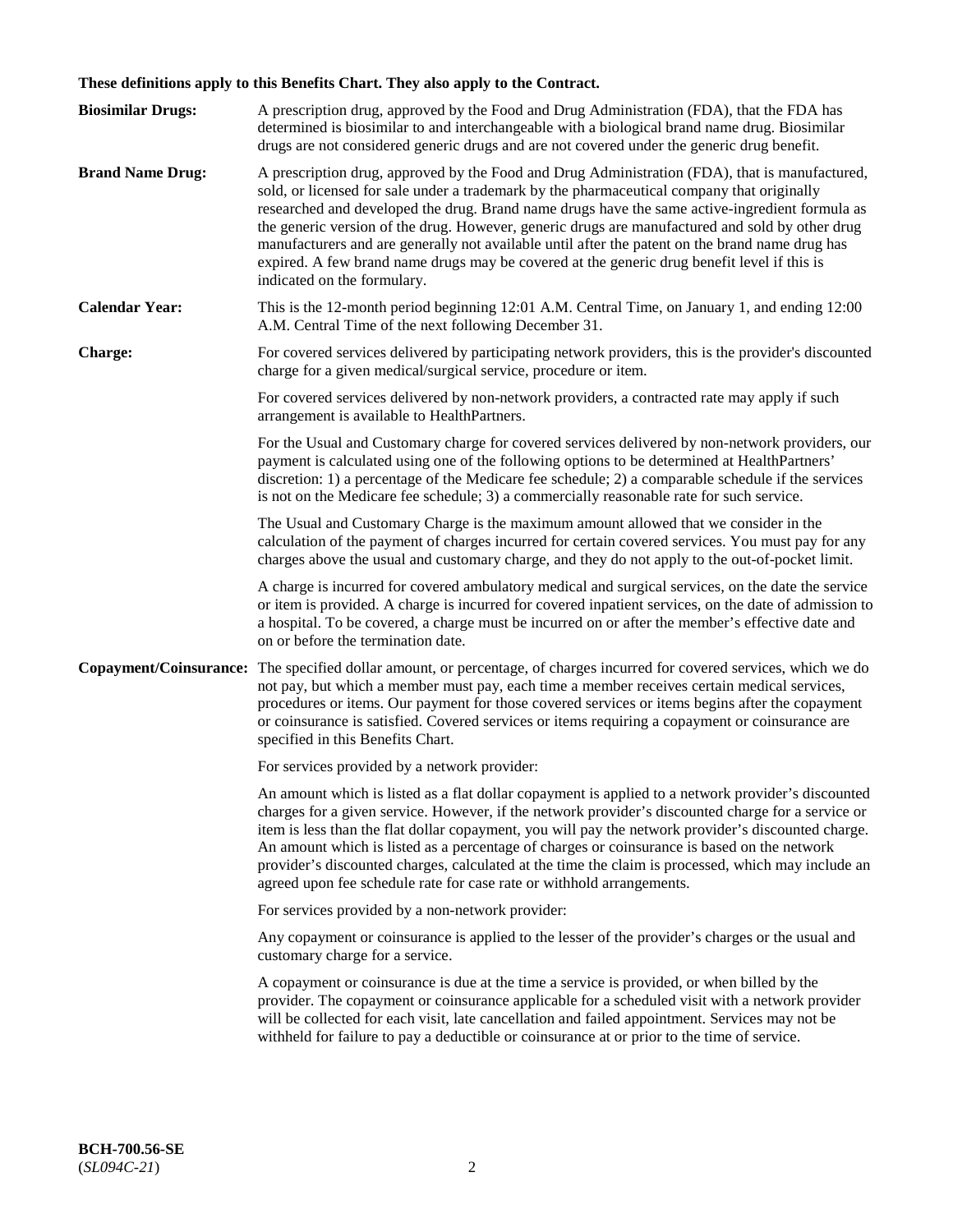| Deductible:       | The specified dollar amount of charges incurred for covered services, which we do not pay, but a<br>member or a family has to pay first in a calendar year. Our payment for those services or items<br>begins after the deductible is satisfied. For network providers, the amount of the charges that apply<br>to the deductible are based on the network provider's discounted charges, calculated at the time<br>the claim is processed, which may include an agreed upon fee schedule rate for case rate or<br>withhold arrangements. For non-network providers, the amount of charges that apply to the<br>deductible are the lesser of the provider's charges or the usual and customary charge for a service.                                                                                                                                                                                                                                                                                                                                                                                                                                                                                                                                             |
|-------------------|------------------------------------------------------------------------------------------------------------------------------------------------------------------------------------------------------------------------------------------------------------------------------------------------------------------------------------------------------------------------------------------------------------------------------------------------------------------------------------------------------------------------------------------------------------------------------------------------------------------------------------------------------------------------------------------------------------------------------------------------------------------------------------------------------------------------------------------------------------------------------------------------------------------------------------------------------------------------------------------------------------------------------------------------------------------------------------------------------------------------------------------------------------------------------------------------------------------------------------------------------------------|
|                   | Any amounts paid or reimbursed by a third party, including but not limited to: point of service<br>rebates, manufacturer coupons, manufacturer debit cards or other forms of direct reimbursement to<br>a member for a product or service, will not apply toward your deductible, to the extent permitted<br>under state and federal law.                                                                                                                                                                                                                                                                                                                                                                                                                                                                                                                                                                                                                                                                                                                                                                                                                                                                                                                        |
|                   | Your plan has an embedded deductible. This means once a member meets the individual<br>deductible, the plan begins paying benefits for that person. If two or more members of the family<br>meet the family deductible, the plan begins paying benefits for all members of the family,<br>regardless of whether each member has met the individual deductible. However, a member may<br>not contribute more than the individual deductible toward the family deductible.                                                                                                                                                                                                                                                                                                                                                                                                                                                                                                                                                                                                                                                                                                                                                                                         |
|                   | All services are subject to the deductible unless otherwise indicated below in this Benefits Chart.                                                                                                                                                                                                                                                                                                                                                                                                                                                                                                                                                                                                                                                                                                                                                                                                                                                                                                                                                                                                                                                                                                                                                              |
| <b>Formulary:</b> | This is a current list, which may be revised from time to time, of formulary prescription drugs,<br>medications, equipment and supplies covered by us as indicated in the Benefits Chart which are<br>covered at the highest benefit level. Some drugs may require prior authorization to be covered as<br>formulary drugs. You may be granted an exception to the formulary that is available to you upon<br>request. These guidelines and procedures include exceptions to the formulary for anti-psychotic<br>prescription drugs prescribed to treat emotional disturbances or mental illness if your health care<br>provider (1) indicates to the dispensing pharmacist, orally or in writing, that the prescription must<br>be dispensed as indicated and (2) certifies in writing to us that the prescribed drug will best treat<br>your condition. Also, you may continue to receive certain non-formulary prescription drugs for<br>diagnosed mental illness or emotional disturbance when our formulary changes or you change<br>health plans for up to one year following the change. We also have written guidelines and<br>procedures for granting formulary exceptions for other drugs that are available to you upon request<br>or on our website. |
|                   | HMO Formulary Exception Process (including antipsychotic drugs). If you are prescribed a<br>drug, we must promptly grant you an exception to our formulary when your health care provider<br>indicates to us that:                                                                                                                                                                                                                                                                                                                                                                                                                                                                                                                                                                                                                                                                                                                                                                                                                                                                                                                                                                                                                                               |
|                   | (1) the formulary drug causes an adverse reaction to the patient;<br>(2) the formulary drug is contraindicated for the patient; or<br>(3) the health care provider demonstrates that the prescription drug must be dispensed as written<br>to provide maximum medical benefit to the patient.                                                                                                                                                                                                                                                                                                                                                                                                                                                                                                                                                                                                                                                                                                                                                                                                                                                                                                                                                                    |
|                   | The formulary, and information on drugs that require authorization, are available by calling<br>Member Services or logging on to your "myHealthPartners" account at healthpartners.com.                                                                                                                                                                                                                                                                                                                                                                                                                                                                                                                                                                                                                                                                                                                                                                                                                                                                                                                                                                                                                                                                          |
|                   | Formulary Changes. The formulary may change throughout the year. If you are affected by a<br>formulary change, you will receive at least 30 days' advanced notice of that change, and you<br>may request a formulary exception.                                                                                                                                                                                                                                                                                                                                                                                                                                                                                                                                                                                                                                                                                                                                                                                                                                                                                                                                                                                                                                  |
|                   |                                                                                                                                                                                                                                                                                                                                                                                                                                                                                                                                                                                                                                                                                                                                                                                                                                                                                                                                                                                                                                                                                                                                                                                                                                                                  |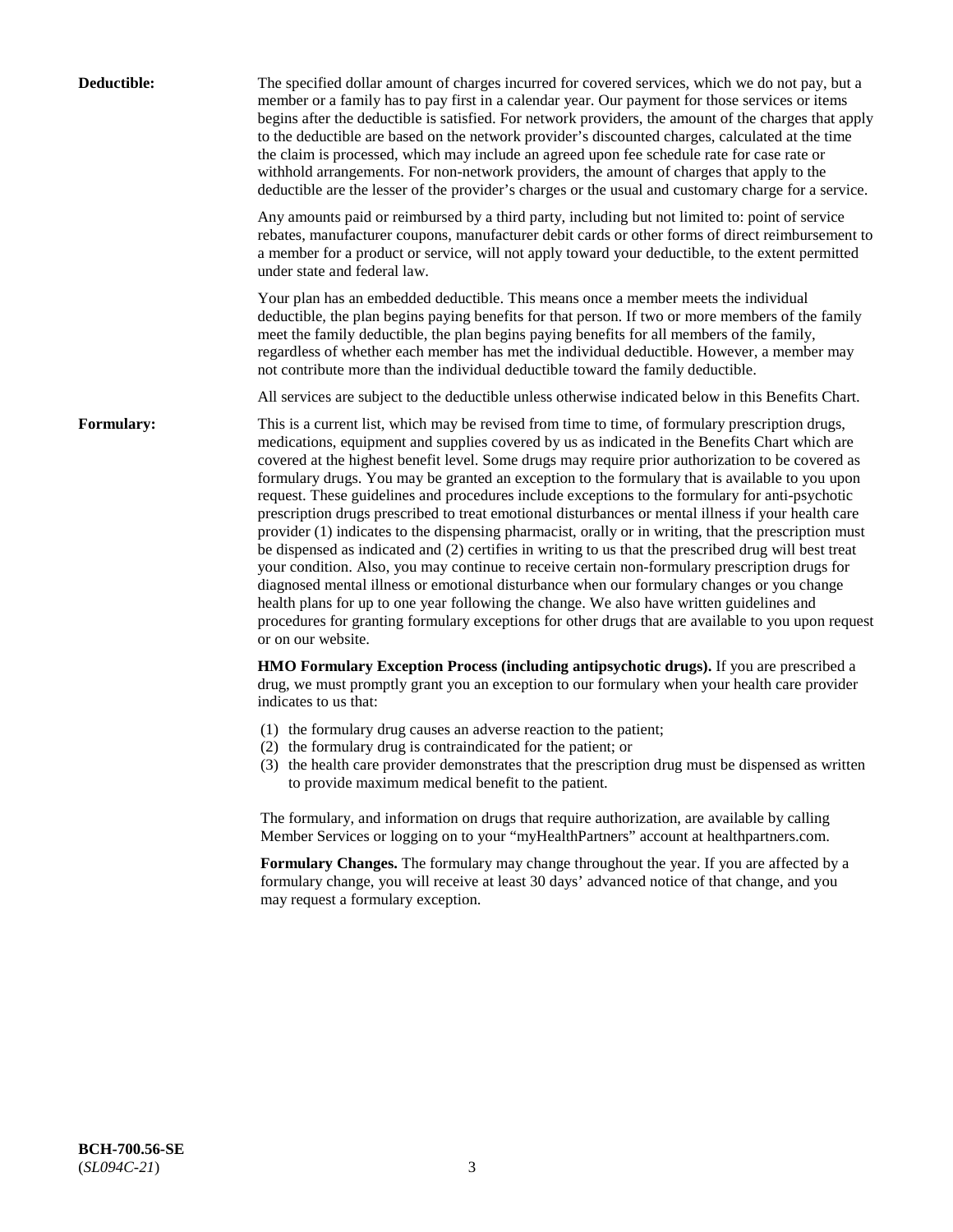## **Federal Formulary Exception Process:**

If you are prescribed a drug that is not included on the formulary and your plan does not cover nonformulary drugs, you, your designee or your prescribing physician may request a review through our formulary exception process, which includes external review. This process is described below.

- **1. Standard Exception Request.** If your provider prescribes a drug that is not on our formulary, you may submit a standard exception request. If you, your designee or your prescribing provider submit a standard exception request, we must make our coverage determination and notify you within 72 hours of our receipt of the request. If we grant the exception to cover the drug, we are required to cover the drug for the duration of the prescription, including refills.
- **2. Expedited Exception Request.** If your provider prescribes a drug that is not on our formulary, you may submit an expedited exception request if there are exigent circumstances. Exigent circumstances exist when you are suffering from a health condition that may seriously jeopardize your life, health, or ability to regain maximum function or when you are undergoing a current course using a nonformulary drug. If you, your designee or your prescribing provider submit an expedited exception request, we must make our coverage determination and notify you within 24 hours of our receipt of the request. If we grant the exception to cover the drug, we are required to cover the drug for the duration of the prescription, including refills. If we grant an exception based on exigent circumstances, we must cover the drug for the duration of the exigency.
- **3. Federal External Review Exception Request.** If coverage of a drug is denied after an exception request review under items 1. or 2. above, you, your designee, or your prescribing provider may request an external review exception request. If the initial request was a standard exception request, we must notify you or your designee and the prescribing provider of the coverage determination within 72 hours of our receipt of your request for external review. If the initial request was an expedited exception request, we must notify you or your designee and the prescribing provider of the coverage determination within 24 hours our receipt of your request for external review. If you are granted an exception after the external review exception request, we are required to cover the drug for the duration of the prescription, if the initial request was a standard exception request. If the initial request was an expedited exception request, we must provide coverage for the duration of the exigency.
- **4. State External Review Request.** If coverage of the drug is denied after a federal external review exception request under item 3. above, you may request an external review under the "Disputes and Complaints" section, "External Complaints Procedures" in the Group Membership Contract.
- **Generic Drug:** A prescription drug, approved by the Food and Drug Administration (FDA) that the FDA has determined is comparable to a brand name drug product in dosage form, strength, route of administration, quality, intended use and documented bioequivalence. Generally, generic drugs cost less than brand name drugs. Some brand name drugs may be covered at the generic drug benefit level if this is indicated on the formulary.
- **Non-Formulary Drug:** This is a prescription drug approved by the Food and Drug Administration (FDA) that is not on the formulary, is medically necessary and is not investigative or otherwise excluded under this Benefits Chart.
- **Out-of-Pocket Expenses:** You pay the specified copayments/coinsurance and deductibles applicable for particular services, subject to the out-of-pocket limit described below. These amounts are in addition to the monthly enrollment payments.
- **Out-of-Pocket Limit:** You pay the copayments/coinsurance and deductibles for covered services, to the individual or family out-of-pocket limit. Thereafter we cover 100% of the charges incurred for all other covered services, for the rest of the calendar year. You pay amounts greater than the out-of-pocket limit if you exceed any visit or day limits.

Non-Network Benefits above the usual and customary charge (see definition of charge above) do not apply to the out-of-pocket limit.

Non-Network benefits for transplant surgery do not apply to the out-of-pocket limit.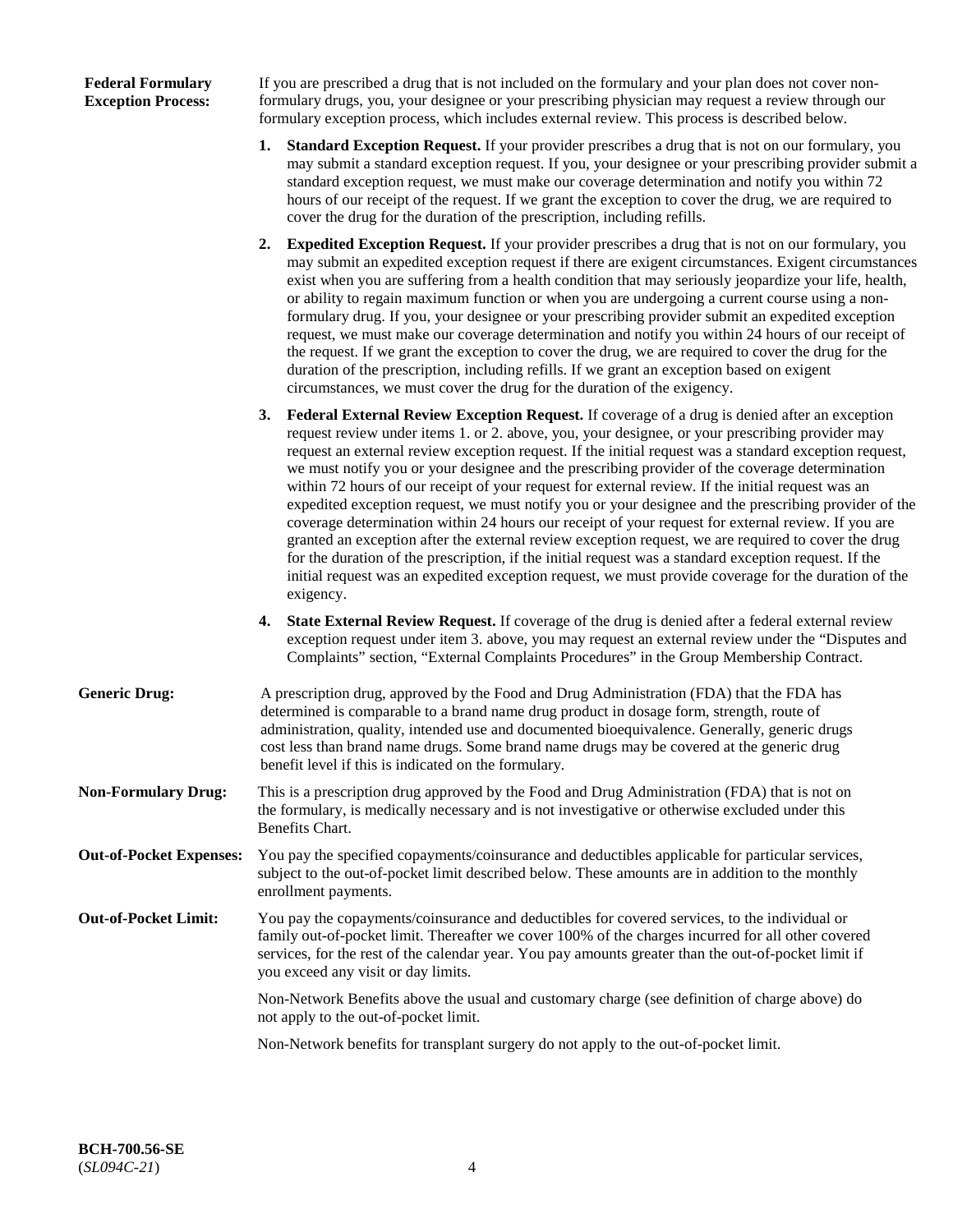|                              | Any amounts paid or reimbursed by a third party, including but not limited to: point of service<br>rebates, manufacturer coupons, manufacturer debit cards or other forms of direct reimbursement to<br>a member for a product or service, will not apply as an out of pocket expense, to the extent<br>permitted under state and federal law.                                                                                                                                                                                                                                                                                                                                                                   |
|------------------------------|------------------------------------------------------------------------------------------------------------------------------------------------------------------------------------------------------------------------------------------------------------------------------------------------------------------------------------------------------------------------------------------------------------------------------------------------------------------------------------------------------------------------------------------------------------------------------------------------------------------------------------------------------------------------------------------------------------------|
|                              | You are responsible to keep track of the out-of-pocket expenses. Contact our Member Services<br>department for assistance in determining the amount paid by the enrollee for specific eligible<br>services received. Claims for reimbursement under the out-of-pocket limit provisions are subject<br>to the same time limits and provisions described under the "Claims Provisions" section of the<br>Contract.                                                                                                                                                                                                                                                                                                 |
| <b>Preventive Drug List:</b> | The Preventive Drug List specifies certain drugs and certain diabetic supplies that are eligible to<br>be covered without being subject to your deductible under federal HSA rules. This is a current list,<br>which may be revised from time to time, of certain formulary preventive prescription drugs and<br>certain diabetic supplies, covered under the Plan as indicated in the Benefits Chart. This list does<br>not include preventive drugs that we are required to cover at 100%, not subject to your deductible,<br>under the ACA preventive guidelines. The Preventive Drug List is available by logging onto your<br>"myHealthPartners account athealthpartners.com or by calling Member Services. |
| <b>Specialty Drug List:</b>  | This is a current list, which may be revised from time to time, of prescription drugs, medications,<br>equipment and supplies, which are typically bio-pharmaceuticals. The purpose of a specialty drug<br>list is to facilitate enhanced monitoring of complex therapies used to treat specific conditions.<br>Specialty drugs are covered by us as indicated in this Benefits Chart. The specialty drug list is<br>available by calling Member Services or logging on to your "myHealthPartners" account at<br>healthpartners.com                                                                                                                                                                              |
| virtuwell:                   | This is an online service that you may use to receive a diagnosis and treatment for certain routine<br>conditions, such as a cold and flu, ear pain and sinus infections. You may access the virtuwell<br>website at virtuwell.com.                                                                                                                                                                                                                                                                                                                                                                                                                                                                              |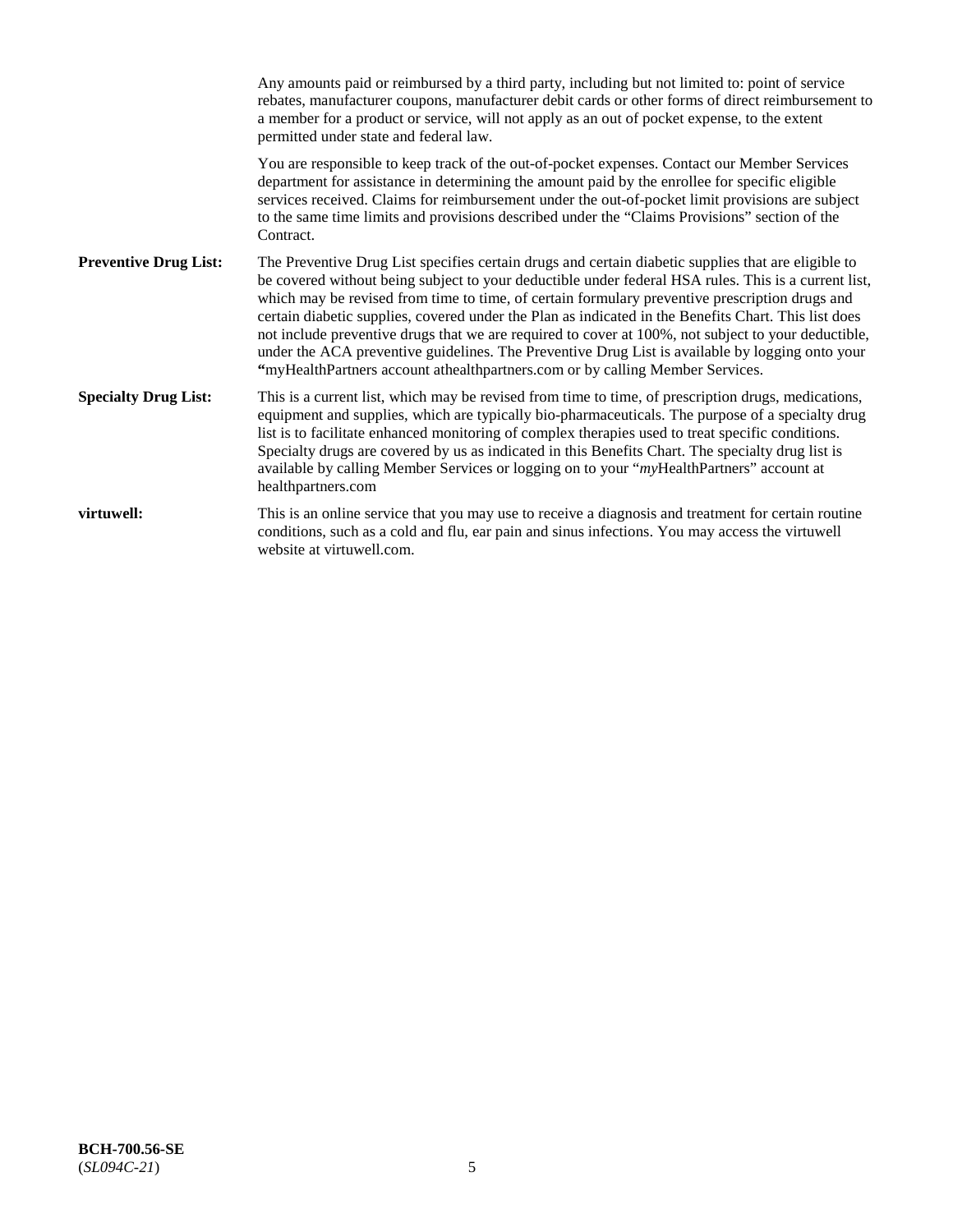## **DEDUCTIBLES AND OUT-OF-POCKET LIMITS**

#### **Individual Calendar Year Deductible**

| <b>Network Benefits</b> | <b>Non-Network Benefits</b> |
|-------------------------|-----------------------------|
| \$4,600                 | \$10,000                    |

## **Family Calendar Year Deductible**

| <b>Network Benefits</b> | <b>Non-Network Benefits</b> |
|-------------------------|-----------------------------|
| \$9,200                 | \$20,000                    |

Separate deductibles must be satisfied under the Network Benefits and Non-Network Benefits.

Your plan has an embedded deductible. This means once a member meets the individual deductible, the plan begins paying benefits for that person. If two or more members of the family meet the family deductible, the plan begins paying benefits for all members of the family, regardless of whether each member has met the individual deductible. However, a member may not contribute more than the individual deductible toward the family deductible.

Any amounts paid or reimbursed by a third party, including but not limited to: point of service rebates, manufacturer coupons, debit cards or other forms of direct reimbursement to a member for a product or service, will not apply toward your deductible, to the extent permitted under state and federal law.

#### **Individual Calendar Year Out-of-Pocket Limit**

| <b>Network Benefits</b> | <b>Non-Network Benefits</b> |
|-------------------------|-----------------------------|
| \$4,600                 | \$30,000                    |

#### **Family Calendar Year Out-of-Pocket Limit**

| <b>Network Benefits</b> | <b>Non-Network Benefits</b> |
|-------------------------|-----------------------------|
| \$9,200                 | \$60,000                    |

Separate Out-of-Pocket Limits must be satisfied under the Network Benefits and Non-Network Benefits.

Non-Network Benefits above the usual and customary charge will not apply toward the individual or family out-of-pocket limit.

Any amounts paid or reimbursed by a third party, including but not limited to: point of service rebates, manufacturer coupons, manufacturer debit cards or other forms of direct reimbursement to a member for a product or service, will not apply as an out of pocket expense, to the extent permitted under state and federal law.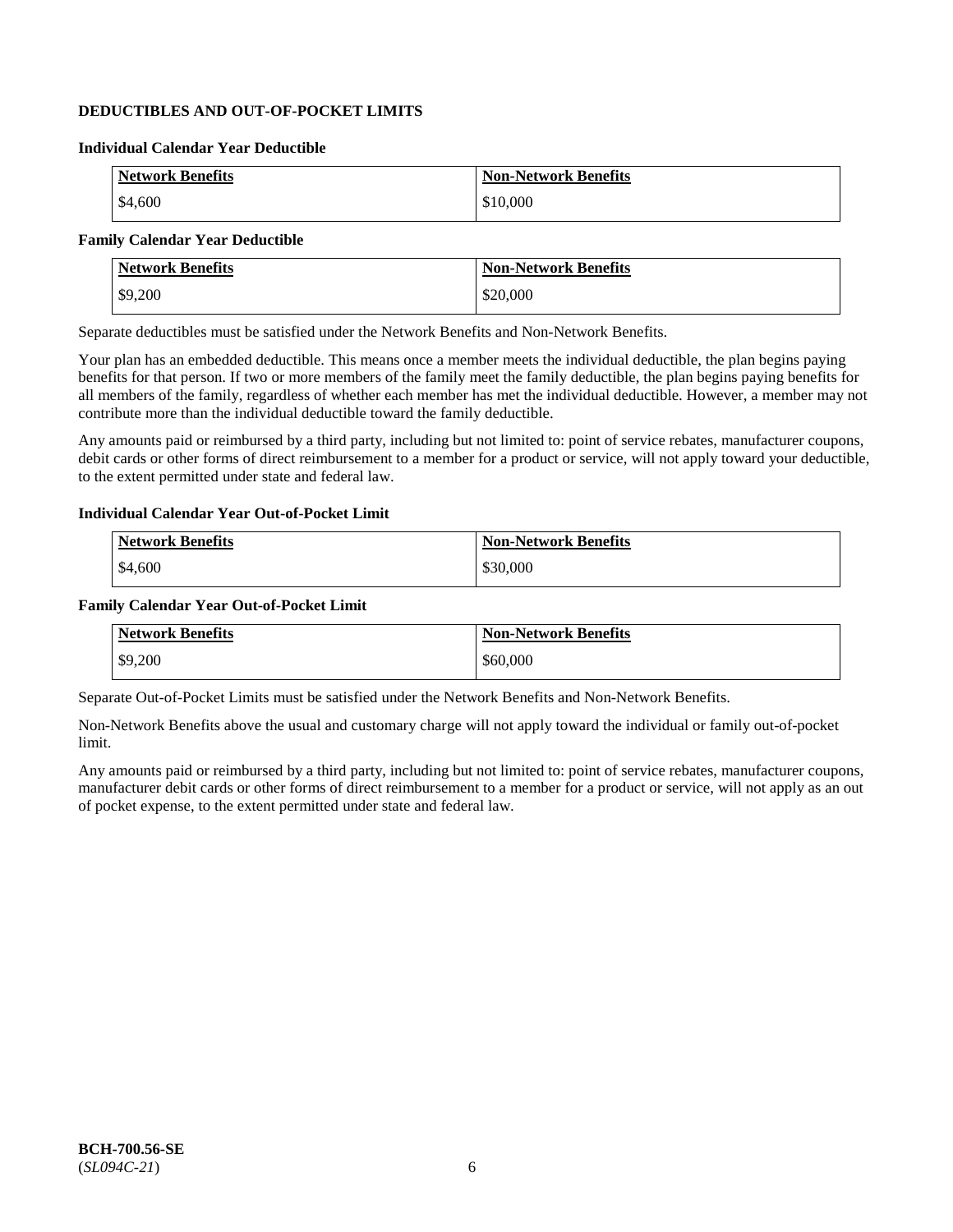## **AMBULANCE AND MEDICAL TRANSPORTATION**

## **Covered Services:**

We cover ambulance and medical transportation for medical emergencies and as shown below.

We also cover medically necessary, non-emergency medical transportation if it meets our medical coverage criteria.

Covered services and supplies are based on established medical policies, which are subject to periodic review and modification by the medical or dental directors. These medical policies (medical coverage criteria) and applicable prior authorization requirements are available by calling Member Services or logging on to your "myHealthPartners" account at [healthpartners.com.](https://www.healthpartners.com/hp/index.html)

## **Ambulance and medical transportation for medical emergencies (other than non-emergency fixed wing air ambulance transportation)**

| Network Benefits              | <b>Non-Network Benefits</b> |
|-------------------------------|-----------------------------|
| 100% of the charges incurred. | See Network Benefits.       |

## **Non-emergency fixed wing air ambulance transportation**

| Network Benefits              | <b>Non-Network Benefits</b>  |
|-------------------------------|------------------------------|
| 100% of the charges incurred. | 50% of the charges incurred. |

## **Not Covered:**

See "Services Not Covered" in the Group Membership Contract.

## **BEHAVIORAL HEALTH SERVICES**

## **Covered Services:**

Covered services are based on established medical policies, which are subject to periodic review and modification by the medical directors. These medical policies (medical coverage criteria) are available by calling Member Services or logging on to your "*my*HealthPartners" account at [healthpartners.com.](http://www.healthpartners.com/)

You have rights to parity in mental health and substance use disorder treatment as required by the federal Mental Health Parity and Addiction Equity Act and Minnesota Statutes, section 62Q.47. These laws require:

- That mental health and substance abuse services be covered on the same basis as medical services;
- That cost-sharing for mental health and substance abuse services can be no more restrictive than cost-sharing for similar medical services;
- That treatment restrictions and limitation such as prior authorization and medical necessity can be no more restrictive than for similar medical services;
- That if enrollees have concerns they can call Member Services, file a complaint with HealthPartners, or file a complaint with the Minnesota Department of Health.

## **Mental Health Services**

We cover services for: mental health diagnoses as described in the Diagnostic and Statistical Manual of Mental Disorders – Fifth Edition (DSM-5) (most recent edition) that lead to significant disruption of function in the member's life.

We also provide coverage for mental health treatment ordered by a Minnesota court under a valid court order that is issued on the basis of a behavioral care evaluation performed by a licensed psychiatrist or doctoral level licensed psychologist, which includes a diagnosis and an individual treatment plan for care in the most appropriate, least restrictive environment. We must be given a copy of the court order and the behavioral care evaluation, and the service must be a covered benefit under this plan, and the service must be provided by a network provider, or other provider as required by law. We cover the evaluation upon which the court order was based if it was provided by a network provider. We also provide coverage for the initial mental health evaluation of a child, regardless of whether that evaluation leads to a court order for treatment, if the evaluation is ordered by a Minnesota juvenile court.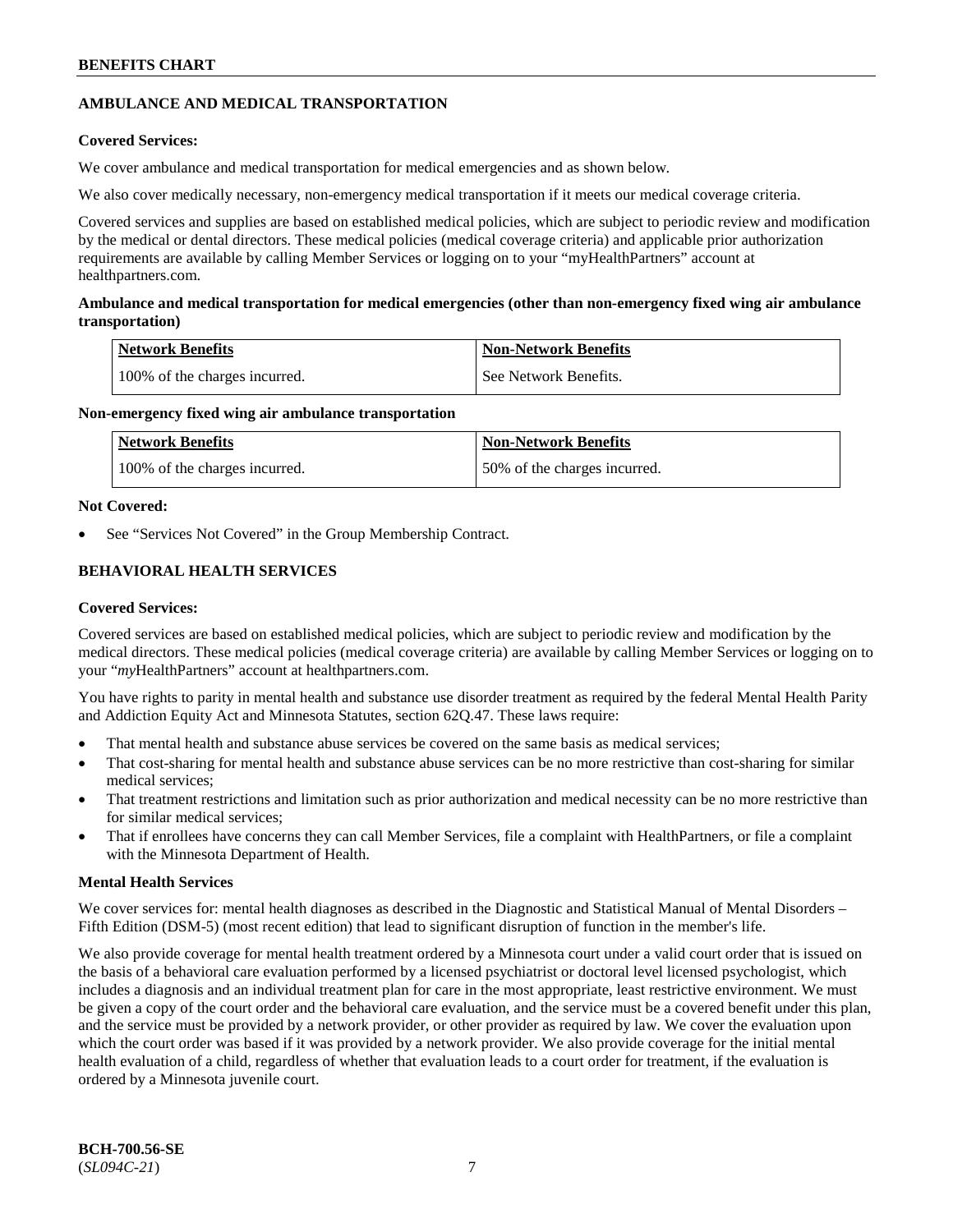**Outpatient Services, including intensive outpatient and day treatment:** We cover medically necessary outpatient professional mental health services for evaluation, crisis intervention, and treatment of mental health disorders.

A comprehensive diagnostic assessment will be made of each patient as the basis for a determination by a mental health professional, concerning the appropriate treatment and the extent of services required.

Outpatient services we cover for a diagnosed mental health condition include the following:

- Individual, group, family, and multi-family therapy;
- Medication management provided by a physician, certified nurse practitioner, or physician's assistant;
- Psychological testing services for the purposes of determining the differential diagnoses and treatment planning for patients currently receiving behavioral health services;
- Day treatment and intensive outpatient services in a licensed program;
- Partial hospitalization services in a licensed hospital or community mental health center;
- Psychotherapy and nursing services provided in the home if authorized by us; and
- Treatment for gender dysphoria that meets medical coverage criteria.

| <b>Network Benefits</b>       | <b>Non-Network Benefits</b>  |
|-------------------------------|------------------------------|
| 100% of the charges incurred. | 50% of the charges incurred. |

#### **Group Therapy**

| Network Benefits              | <b>Non-Network Benefits</b>  |
|-------------------------------|------------------------------|
| 100% of the charges incurred. | 50% of the charges incurred. |

**Inpatient Services, including psychiatric residential treatment:** We cover medically necessary inpatient services in a hospital and professional services for treatment of mental health disorders. Medical stabilization is covered under inpatient hospital services in the "Hospital and Skilled Nursing Facility Services" section.

We also cover medically necessary psychiatric residential treatment for adults and emotionally disabled children as diagnosed by a physician. This care must be authorized by us and provided by a hospital or residential behavioral health treatment facility licensed by the local state or Health and Human Services Department. Services not covered under this benefit include shelter services, correctional services, detention services, transitional services, group residential services, foster care services and wilderness programs.

| Network Benefits              | <b>Non-Network Benefits</b>  |
|-------------------------------|------------------------------|
| 100% of the charges incurred. | 50% of the charges incurred. |

## **Chemical Health Services**

We cover medically necessary services for assessments by a licensed alcohol and drug counselor and treatment of Substance-Related Disorders as defined in the latest edition of the DSM-5.

**Outpatient Services, including intensive outpatient and day treatment services:** We cover medically necessary outpatient professional services for the diagnosis and treatment of chemical dependency. Chemical dependency treatment programs must be licensed by the applicable state agency.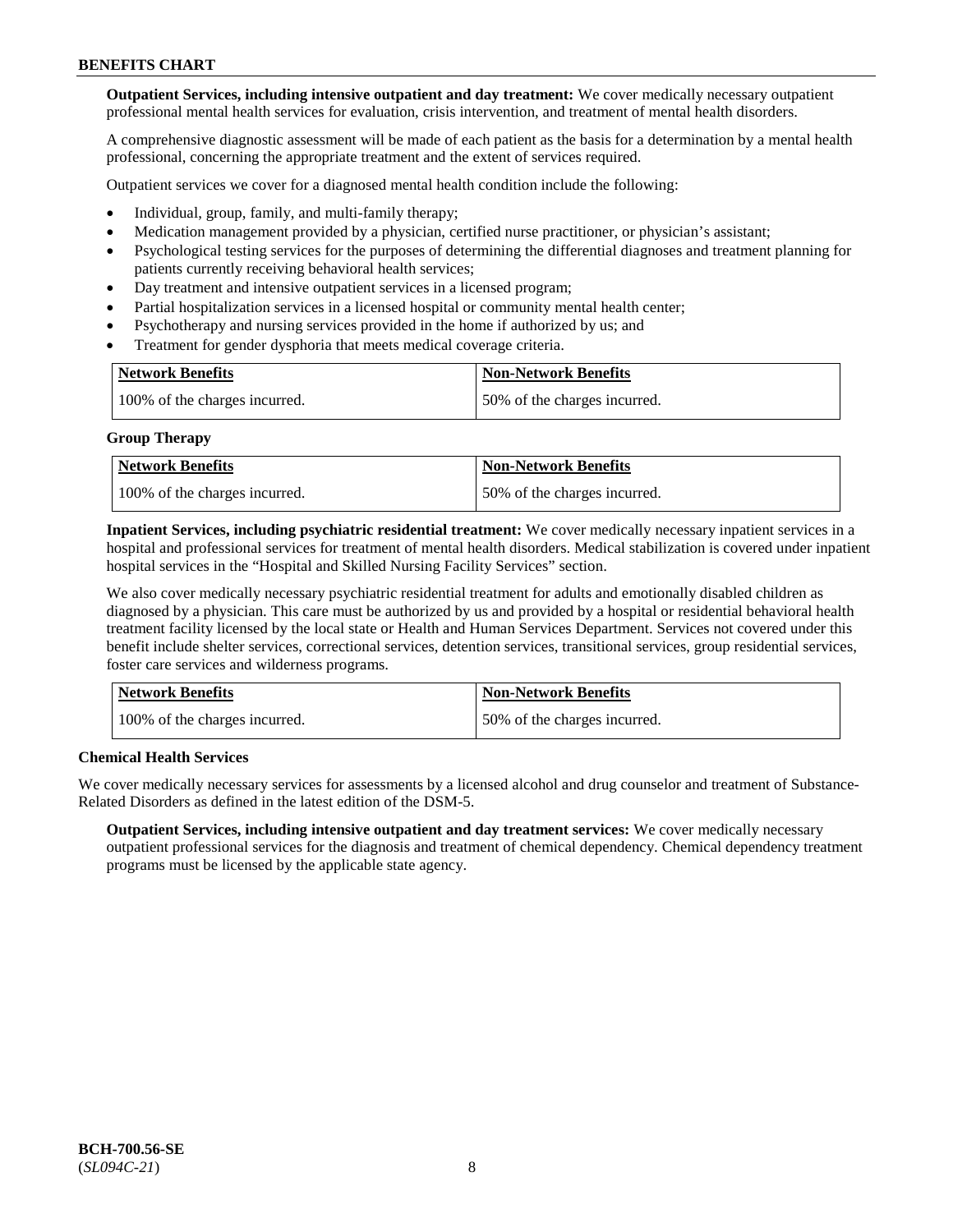Outpatient services we cover for a diagnosed chemical dependency condition include the following:

- Individual, group, family, and multi-family therapy provided in an office setting;
- Opiate replacement therapy including methadone and buprenorphine treatment; and
- Day treatment and intensive outpatient services in a licensed program.

| Network Benefits              | <b>Non-Network Benefits</b>  |
|-------------------------------|------------------------------|
| 100% of the charges incurred. | 50% of the charges incurred. |

**Inpatient Services:** We cover medically necessary inpatient services in a hospital or primary residential treatment in a licensed chemical health treatment center. Primary residential treatment is an intensive residential treatment program of limited duration, typically 30 days or less.

We cover services provided in a hospital that is licensed by the local state and accredited by Medicare.

**Detoxification Services.** We cover detoxification services in a hospital or community detoxification facility if it is licensed by the local Health and Human Services Department.

| <b>Network Benefits</b>       | <b>Non-Network Benefits</b>  |
|-------------------------------|------------------------------|
| 100% of the charges incurred. | 50% of the charges incurred. |

#### **Not Covered:**

See "Services Not Covered" in the Group Membership Contract.

## **CHIROPRACTIC SERVICES**

#### **Covered Services:**

We cover chiropractic services for rehabilitative care, provided to diagnose and treat acute neuromusculo-skeletal conditions.

Massage therapy which is performed in conjunction with other treatment/modalities by a chiropractor, is part of a prescribed treatment plan and is not billed separately is covered.

| Network Benefits              | <b>Non-Network Benefits</b>           |
|-------------------------------|---------------------------------------|
| 100% of the charges incurred. | 50% of the charges incurred.          |
|                               | Limit of 20 visits per calendar year. |

## **Not Covered:**

- Massage therapy for the purpose of comfort or convenience of the member.
- See "Services Not Covered" in the Group Membership Contract.

## **CLINICAL TRIALS**

## **Covered Services:**

We cover certain routine services if you participate in a Phase I, Phase II, Phase III or Phase IV clinical trial that is conducted in relation to the prevention, detection, or treatment of cancer or other life-threatening disease or condition as defined in the Affordable Care Act. We cover routine patient costs for services that would be eligible under this Benefits Chart if the service was provided outside of a clinical trial.

| <b>Network Benefits</b>                                                                                                                                                                                | <b>Non-Network Benefits</b>                                                                                                                                                                                |
|--------------------------------------------------------------------------------------------------------------------------------------------------------------------------------------------------------|------------------------------------------------------------------------------------------------------------------------------------------------------------------------------------------------------------|
| Coverage level is same as corresponding Network<br>Benefit, depending on type of service provided such as<br>Office Visits for Illness or Injury, Inpatient or<br><b>Outpatient Hospital Services.</b> | Coverage level is same as corresponding Non-Network<br>Benefit, depending on type of service provided such as<br>Office Visits for Illness or Injury, Inpatient or<br><b>Outpatient Hospital Services.</b> |
|                                                                                                                                                                                                        |                                                                                                                                                                                                            |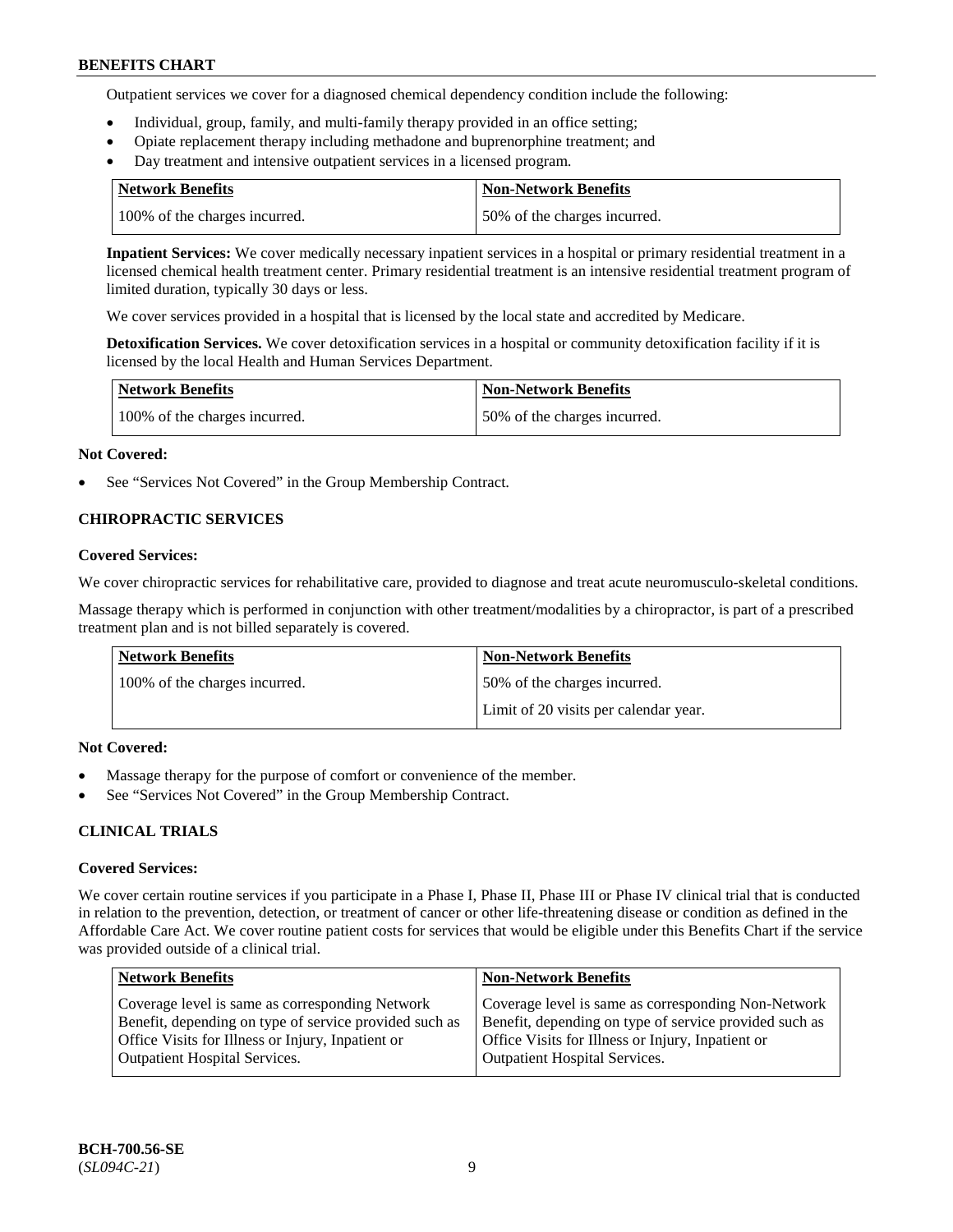## **Not Covered:**

- The investigative item, device or service itself.
- Items or services that are provided solely to satisfy data collection and analysis needs and that are not used in the direct clinical management of the patient.
- A service that is clearly inconsistent with widely accepted and established standards of care for a particular diagnosis.
- See "Services Not Covered" in the Group Membership Contract.

## **DENTAL SERVICES**

## **Covered Services:**

We cover services as described below.

**Accidental Dental Services:** We cover dentally necessary services to treat and restore damage done to sound, natural, unrestored teeth as a result of an accidental injury. Coverage is for damage caused by external trauma to face and mouth only, not for cracked or broken teeth which result from biting or chewing. We cover restorations, root canals, crowns and replacement of teeth lost that are directly related to the accident in which the member was involved. We cover initial exams, xrays, and palliative treatment including extractions, and other oral surgical procedures directly related to the accident. Subsequent treatment must be initiated within the specified time-frame and must be directly related to the accident. We do not cover restoration and replacement of teeth that are not "sound and natural" at the time of the accident.

Full mouth rehabilitation to correct occlusion (bite) and malocclusion (misaligned teeth not due to the accident) are not covered.

When an implant-supported dental prosthetic treatment is pursued, the accidental dental benefit will be applied to the prosthetic procedure. Benefits are limited to the amount that would be paid toward the placement of a removable dental prosthetic appliance that could be used in the absence of implant treatment. Care must be provided or pre-authorized by a HealthPartners dentist.

| Network Benefits              | <b>Non-Network Benefits</b>  |
|-------------------------------|------------------------------|
| 100% of the charges incurred. | 50% of the charges incurred. |

For all accidental dental services, treatment and/or restoration must be initiated within six months of the date of the injury. Coverage is limited to the initial course of treatment and/or initial restoration. Services must be provided within twenty-four months of the date of injury to be covered.

## **Medical Referral Dental Services**

**Medically Necessary Outpatient Dental Services:** We cover medically necessary outpatient dental services. Coverage is limited to dental services required for treatment of an underlying medical condition, e.g., removal of teeth to complete radiation treatment for cancer of the jaw, cysts and lesions.

| Network Benefits              | Non-Network Benefits         |
|-------------------------------|------------------------------|
| 100% of the charges incurred. | 50% of the charges incurred. |

**Medically Necessary Hospitalization and Anesthesia for Dental Care:** We cover medically necessary hospitalization for dental care. This is limited to charges incurred by a member who: (1) is a child under age  $5$ ; (2) is severely disabled; (3) has a medical condition and requires hospitalization or general anesthesia for dental care treatment; or (4) is a child between age 5 and 12 and care in dental offices has been attempted unsuccessfully and usual methods of behavior modification have not been successful, or when extensive amounts of restorative care, exceeding four appointments, are required. Coverage is limited to facility and anesthesia charges. Oral surgeon/dentist professional fees are not covered.

| Network Benefits              | <b>Non-Network Benefits</b>  |
|-------------------------------|------------------------------|
| 100% of the charges incurred. | 50% of the charges incurred. |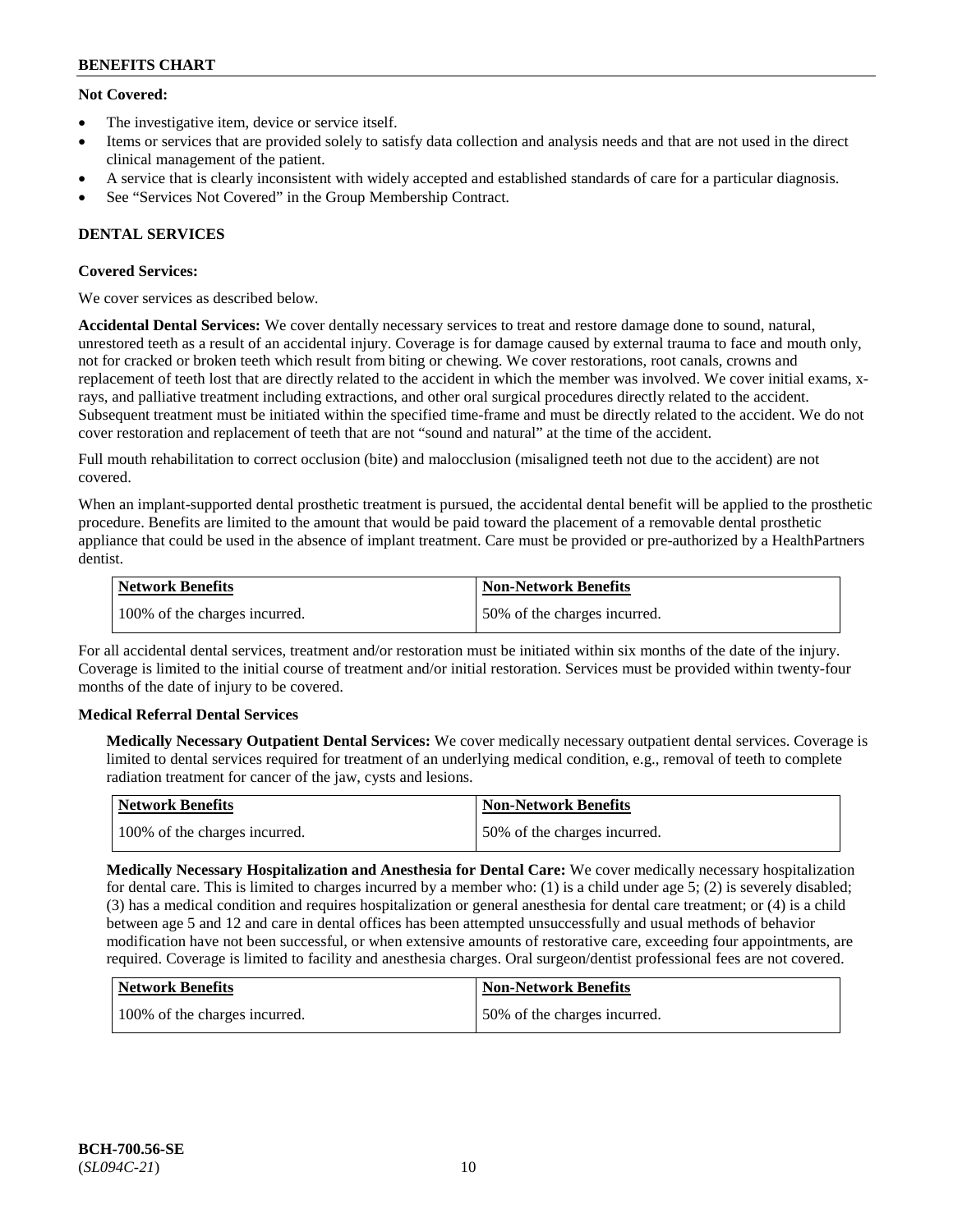**Medical Complications of Dental Care:** We cover medical complications of dental care. Treatment must be medically necessary care and related to medical complications of non-covered dental care, including complications of the head, neck, or substructures.

| Network Benefits              | <b>Non-Network Benefits</b>  |
|-------------------------------|------------------------------|
| 100% of the charges incurred. | 50% of the charges incurred. |

**Oral Surgery**: We cover oral surgery. Coverage is limited to treatment of medical conditions requiring oral surgery, such as treatment of oral neoplasm, non-dental cysts, fracture of the jaws, trauma of the mouth and jaws.

| Network Benefits              | <b>Non-Network Benefits</b>  |
|-------------------------------|------------------------------|
| 100% of the charges incurred. | 50% of the charges incurred. |

**Treatment of Cleft Lip and Cleft Palate:** We cover treatment of cleft lip and cleft palate of a dependent child to age 26, including orthodontic treatment and oral surgery directly related to the cleft. Benefits are limited to inpatient or outpatient expenses arising from medical and dental treatment that was scheduled or initiated prior to the dependent turning age 19. Dental services that are not required for the treatment of cleft lip or cleft palate are not covered. If a dependent child covered under this Contract is also covered under a dental plan which includes orthodontic services, that dental plan shall be considered primary for the necessary orthodontic services. Oral appliances are subject to the same copayment, conditions and limitations as durable medical equipment.

| <b>Network Benefits</b>       | <b>Non-Network Benefits</b>  |
|-------------------------------|------------------------------|
| 100% of the charges incurred. | 50% of the charges incurred. |

**Treatment of Temporomandibular Disorder (TMD) and Craniomandibular Disorder (CMD):** We cover surgical and non-surgical treatment of temporomandibular disorder (TMD) and craniomandibular disorder (CMD), which is medically necessary care. Dental services which are not required to directly treat TMD or CMD are not covered.

| <b>Network Benefits</b>       | <b>Non-Network Benefits</b>  |
|-------------------------------|------------------------------|
| 100% of the charges incurred. | 50% of the charges incurred. |

## **Not Covered:**

- Dental treatment, procedures or services not listed in this Benefits Chart.
- Accident related dental services if treatment is (1) provided to teeth which are not sound and natural, (2) to teeth which have been restored, (3) initiated beyond six months from the date of the injury, (4) received beyond the initial treatment or restoration or (5) received beyond twenty-four months from the date of injury.
- Oral surgery to remove wisdom teeth.
- Orthognathic treatment or procedures and all related services, unless it is required to treat TMD or CMD and it meets our medical coverage criteria.
- See "Services Not Covered" in the Group Membership Contract.

## **DIAGNOSTIC IMAGING SERVICES**

#### **Covered Services:**

We cover diagnostic imaging, when ordered by a provider and provided in a clinic or outpatient hospital facility.

For Network Benefits, non-emergent, scheduled outpatient Magnetic Resonance Imaging (MRI) and Computed Tomography (CT) must be provided at a designated facility. Your physician or facility will obtain or verify prior authorization for these services with HealthPartners, as needed.

We cover services provided in a clinic or outpatient hospital facility (to see the benefit level for inpatient hospital or skilled nursing facility services, see benefits under Inpatient Hospital and Skilled Nursing Facility Services).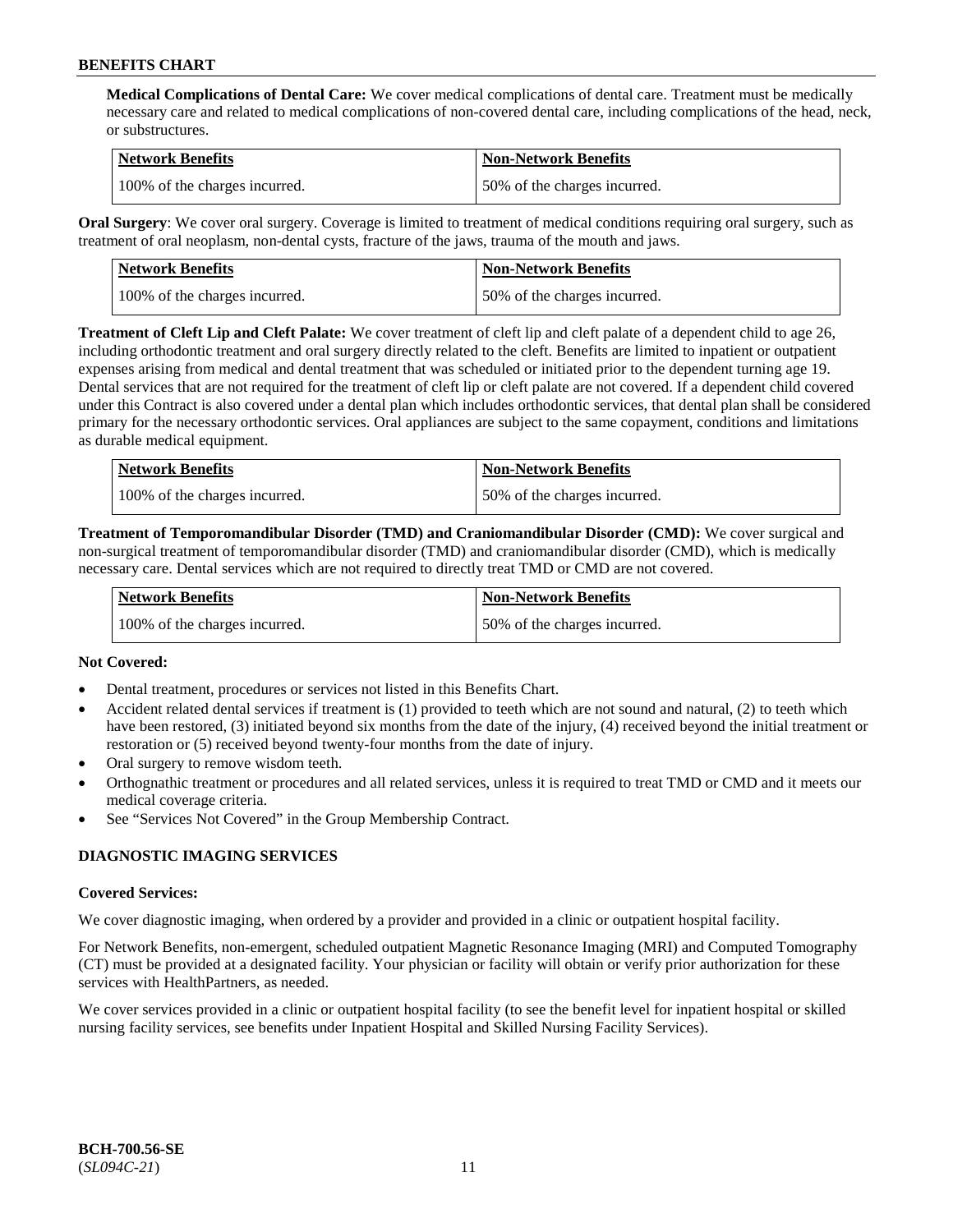## **Outpatient Magnetic Resonance Imaging (MRI) and Computed Tomography (CT)**

| <b>Network Benefits</b>       | <b>Non-Network Benefits</b>  |
|-------------------------------|------------------------------|
| 100% of the charges incurred. | 50% of the charges incurred. |

#### **All other outpatient diagnostic imaging services for illness or injury**

## **Services for illness or injury**

| <b>Network Benefits</b>       | <b>Non-Network Benefits</b>  |
|-------------------------------|------------------------------|
| 100% of the charges incurred. | 50% of the charges incurred. |

#### **Preventive services (MRI/CT procedures are not considered preventive)**

Diagnostic imaging services associated with preventive services are covered at the benefit level shown in the "Preventive Services" section of this Benefits Chart.

#### **Not Covered:**

See "Services Not Covered" in the Group Membership Contract.

## **DURABLE MEDICAL EQUIPMENT, PROSTHETICS, ORTHOTICS, AND SUPPLIES**

#### **Covered Services:**

We cover equipment and services, as described below.

We cover durable medical equipment and services, prosthetics, orthotics and supplies, subject to the limitations below, including certain disposable supplies, enteral feedings and the following diabetic supplies and equipment: glucose monitors, insulin pumps, syringes, blood and urine test strips and other diabetic supplies as deemed medically appropriate and necessary, for members with gestational, Type I or Type II diabetes.

External hearing aids (including osseointegrated or bone anchored) for members age 18 or younger who have hearing loss that is not correctable by other covered procedures. Coverage is limited to one basic, standard hearing aid for each ear every three years. A basic hearing aid is defined as a hearing device that consists of a microphone, amplifier, volume control, battery and receiver. It does not include upgrades above and beyond the functionality of a basic hearing aid, including but not limited to hearing improvements for group settings, background noise, Bluetooth/remote control functionality, or extended warranties. Charges for upgrades above the cost of a basic, standard hearing aid are not covered.

## **Diabetic supplies purchased at a pharmacy**

| <b>Network Benefits</b>                                                                                                                                 | <b>Non-Network Benefits</b>  |
|---------------------------------------------------------------------------------------------------------------------------------------------------------|------------------------------|
| Diabetic supplies on the Preventive Drug List:<br>100% of the charges incurred, subject to a member<br>copayment of \$60.<br>Deductible does not apply. | 50% of the charges incurred. |
| All other diabetic supplies purchased at a pharmacy:<br>100% of the charges incurred.                                                                   |                              |

## **Diabetic supplies purchased from a non-pharmacy provider**

| <b>Network Benefits</b>                                               | <b>Non-Network Benefits</b>  |
|-----------------------------------------------------------------------|------------------------------|
| 100% of the charges incurred if purchased from an<br>approved vendor. | 50% of the charges incurred. |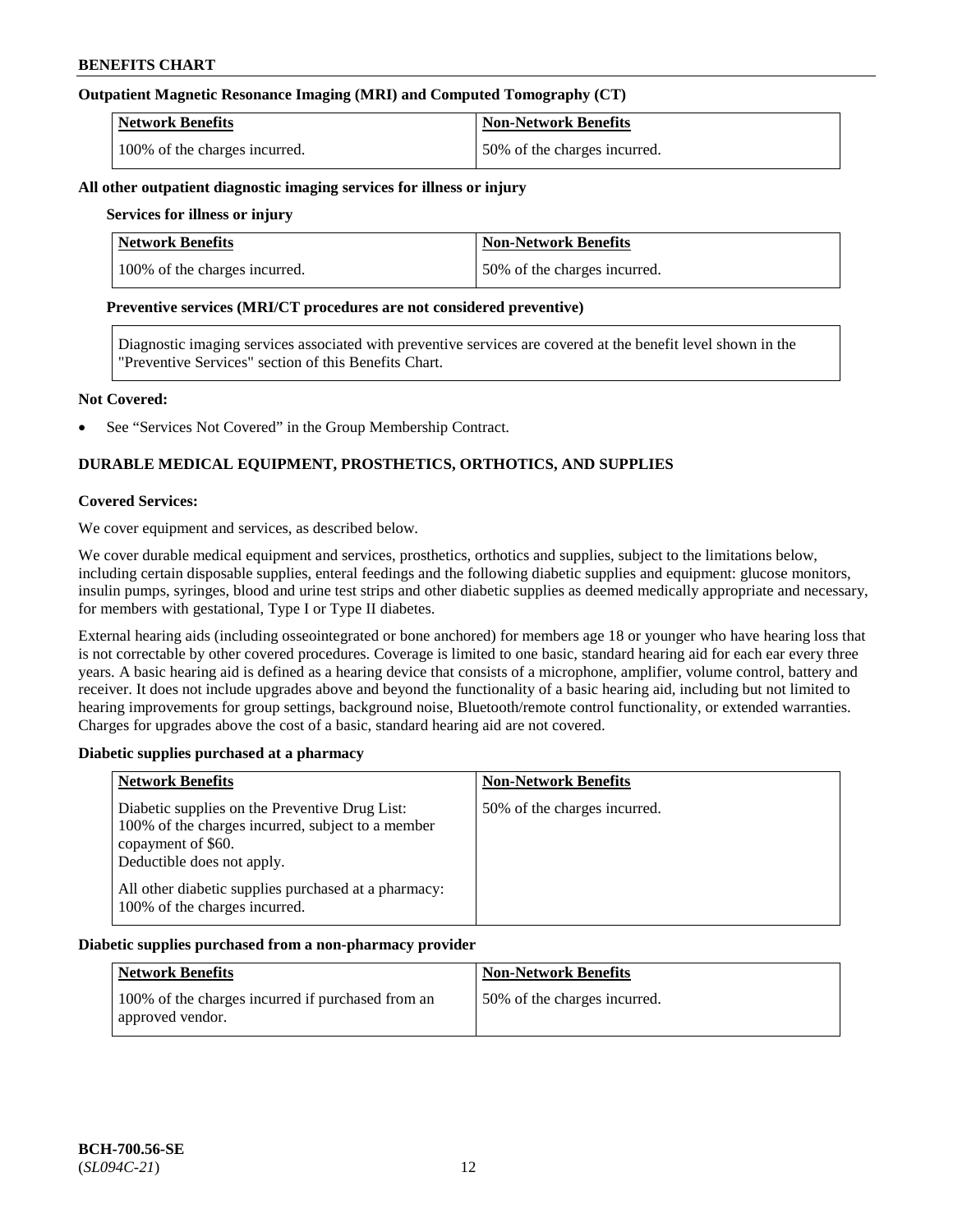### **Special dietary treatment for Phenylketonuria (PKU) if it meets our medical coverage criteria**

| <b>Network Benefits</b>       | <b>Non-Network Benefits</b>  |
|-------------------------------|------------------------------|
| 100% of the charges incurred. | 50% of the charges incurred. |

#### **Oral amino acid based elemental formula if it meets our medical coverage criteria**

| <b>Network Benefits</b>       | Non-Network Benefits         |
|-------------------------------|------------------------------|
| 100% of the charges incurred. | 50% of the charges incurred. |

#### **All other durable medical equipment, prosthetics, orthotics and supplies**

| Network Benefits              | <b>Non-Network Benefits</b>  |
|-------------------------------|------------------------------|
| 100% of the charges incurred. | 50% of the charges incurred. |

#### **Limitations:**

Coverage of durable medical equipment is limited by the following:

- No more than a 93-day supply of diabetic supplies are covered and dispensed at a time.
- Payment will not exceed the cost of an alternate piece of equipment or service that is effective and medically necessary.
- Wigs for hair loss resulting from alopecia areata are limited to one per calendar year.
- For prosthetic benefits, other than hair prostheses (i.e., wigs) for hair loss resulting from alopecia areata and oral appliances for cleft lip and cleft palate, payment will not exceed the cost of an alternate piece of equipment or service that is effective, medically necessary and enables members to conduct standard activities of daily living.
- We reserve the right to determine if an item will be approved for rental vs. purchase.
- We require that certain diabetic supplies and equipment be purchased at a pharmacy.
- Diabetic supplies and equipment are limited to certain models and brands.
- Durable medical equipment and supplies must be obtained from or repaired by approved vendors.
- Covered services and supplies are based on established medical policies, which are subject to periodic review and modification by the medical or dental directors. Our coverage policy for diabetic supplies includes information on our required models and brands. These medical policies (medical coverage criteria) are available by calling Member Services or logging on to your "*my*HealthPartners" account a[t healthpartners.com.](https://www.healthpartners.com/hp/index.html)

## **Not Covered:**

Items that are not eligible for coverage include, but are not limited to:

- Replacement or repair of any covered items, if the items are (i) damaged or destroyed by misuse, abuse or carelessness, (ii) lost; or (iii) stolen.
- Duplicate or similar items.
- Labor and related charges for repair of any covered items which are more than the cost of replacement by an approved vendor.
- Sales tax, mailing, delivery charges, service call charges.
- Items that are primarily educational in nature or for hygiene, vocation, comfort, convenience or recreation.
- Communication aids or devices: equipment to create, replace or augment communication abilities including, but not limited to, speech processors, receivers, communication boards, or computer or electronic assisted communication.
- Hearing aids (implantable and external, including osseointegrated or bone anchored) and their fitting, except as specifically described in this Benefits Chart. This exclusion does not apply to cochlear implants.
- Eyeglasses, contact lenses and their fitting, measurement and adjustment, except as specifically described in this Benefits Chart.
- Hair prostheses (wigs), except as specifically described in this Benefits Chart.
- Household equipment which primarily has customary uses other than medical, such as, but not limited to, exercise cycles, air purifiers, central or unit air conditioners, water purifiers, non-allergenic pillows, mattresses or waterbeds.
- Household fixtures including, but not limited to, escalators or elevators, ramps, swimming pools and saunas.
- Modifications to the structure of the home including, but not limited to, wiring, plumbing or charges for installation of equipment.
- Vehicle, car or van modifications including, but not limited to, hand brakes, hydraulic lifts and car carrier.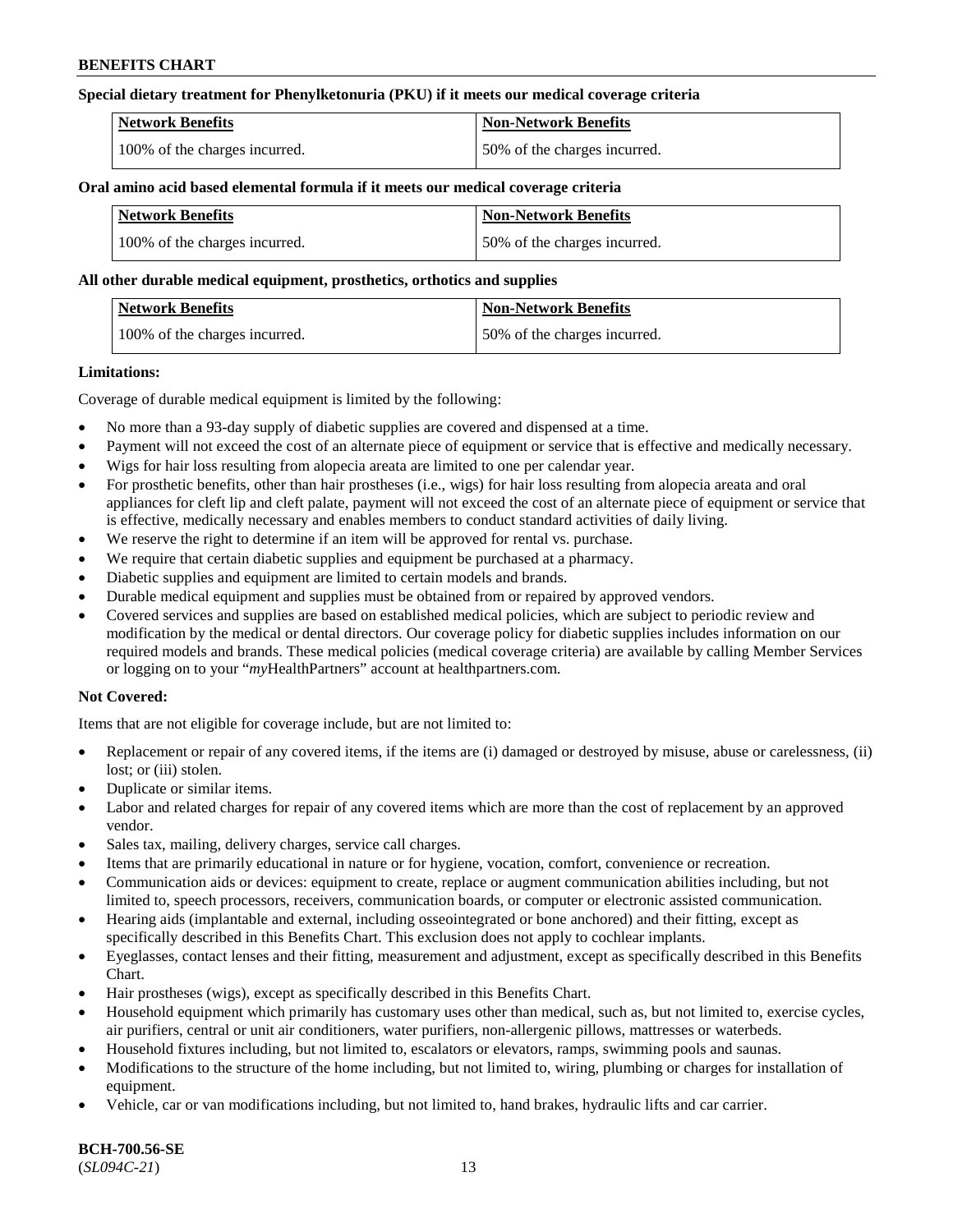- Rental equipment while owned equipment is being repaired by non-contracted vendors, beyond one month rental of medically necessary equipment.
- Other equipment and supplies, including but not limited to assistive devices, that we determine are not eligible for coverage.
- See "Services Not Covered" in the Group Membership Contract.

## **EMERGENCY AND URGENTLY NEEDED CARE SERVICES**

#### **Covered Services:**

We cover services for emergency care and urgently needed care if the services are otherwise eligible for coverage under this Benefits Chart.

**Urgently Needed Care.** These are services to treat an unforeseen illness or injury, which are required in order to prevent a serious deterioration in your health, and which cannot be delayed until the next available clinic or office hours.

#### **Urgently Needed care at clinics**

| <b>Network Benefits</b>       | <b>Non-Network Benefits</b> |
|-------------------------------|-----------------------------|
| 100% of the charges incurred. | See Network Benefits.       |

**Emergency Care.** These are services to treat: (1) the sudden, unexpected onset of illness or injury which, if left untreated or unattended until the next available clinic or office hours, would result in hospitalization, or (2) a condition requiring professional health services immediately necessary to preserve life or stabilize health.

When reviewing claims for coverage of emergency services, our medical director will take into consideration a reasonable layperson's belief that the circumstances required immediate medical care that could not wait until the next working day or next available clinic appointment. Emergency care also includes an immediate response service available on a 24-hour, sevenday-a-week basis for each child, or person, having a psychiatric crisis, a mental health crisis, or a mental health emergency.

#### **Emergency care in a hospital emergency room, including professional services of a physician**

| Network Benefits              | <b>Non-Network Benefits</b> |
|-------------------------------|-----------------------------|
| 100% of the charges incurred. | See Network Benefits.       |

## **Inpatient emergency care in a hospital**

| Network Benefits              | <b>Non-Network Benefits</b> |
|-------------------------------|-----------------------------|
| 100% of the charges incurred. | See Network Benefits.       |

#### **Not Covered:**

See "Services Not Covered" in the Group Membership Contract.

## **GENE THERAPY**

## **Covered Services:**

We cover gene therapy treatment that meets our current medical coverage criteria.

| <b>Network Benefits</b>                                                                                                                                                                                 | <b>Non-Network Benefits</b> |
|---------------------------------------------------------------------------------------------------------------------------------------------------------------------------------------------------------|-----------------------------|
| Coverage level is same as corresponding Network<br>Benefit, depending on type of service provided, such as<br>Office Visits for Illness or Injury, Inpatient or<br><b>Outpatient Hospital Services.</b> | No Coverage.                |

#### **Limitations:**

- Gene therapy must be provided by a designated provider.
- Specific types of gene therapy are limited to therapies and conditions specified in our medical coverage criteria.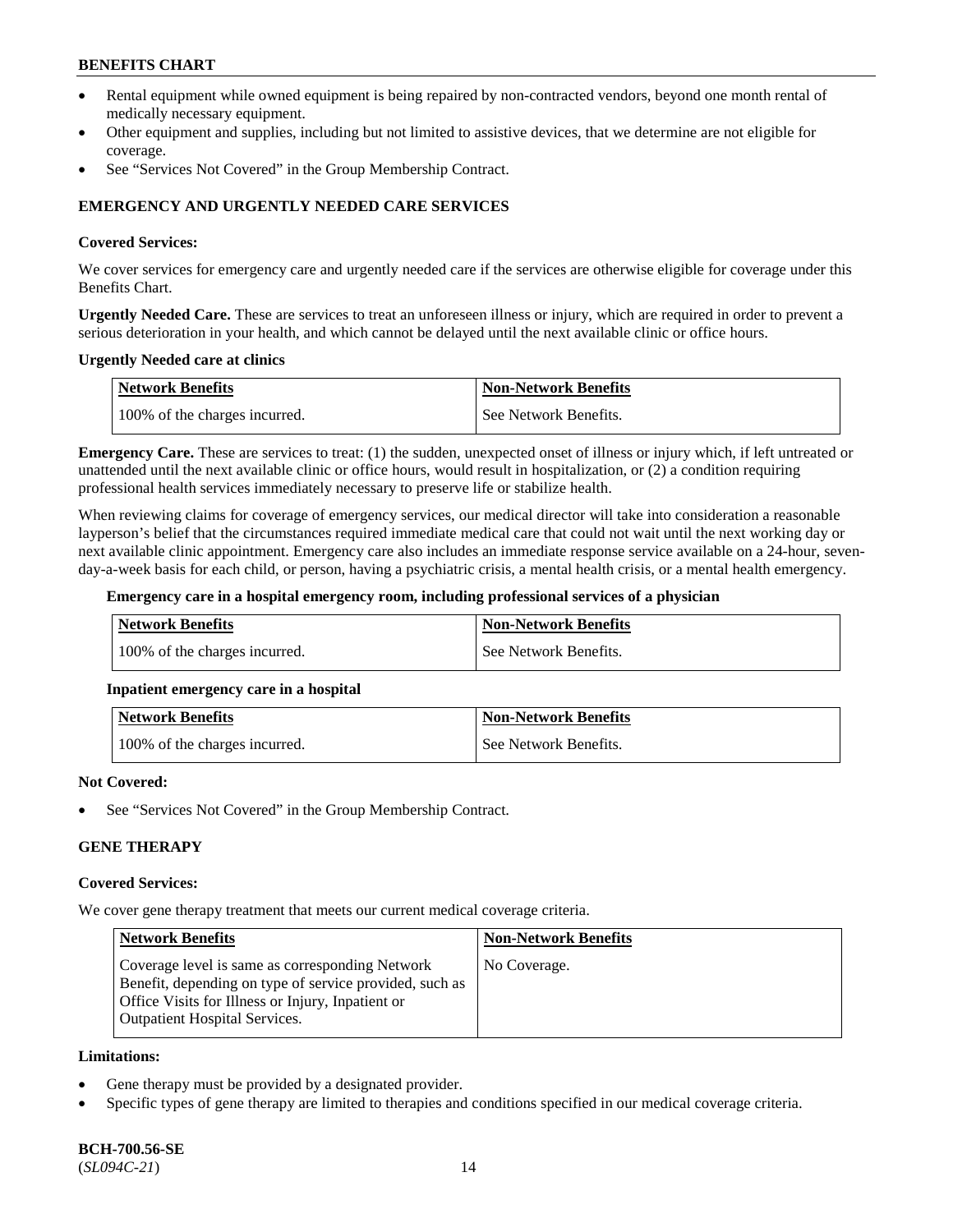## **Not Covered:**

See "Services Not Covered" in the Group Membership Contract.

## **HEALTH EDUCATION**

## **Covered Services:**

We cover education for preventive services and education for the management of chronic health problems (such as diabetes).

| Network Benefits                                            | <b>Non-Network Benefits</b>  |
|-------------------------------------------------------------|------------------------------|
| 100% of the charges incurred.<br>Deductible does not apply. | 50% of the charges incurred. |

## **Not Covered:**

See "Services Not Covered" in the Group Membership Contract.

## **HOME-BASED COMPREHENSIVE HEALTH RISK ASSESSMENT**

#### **Covered Services:**

If you meet our criteria for coverage, you may qualify for our home-based comprehensive health risk assessment program. The program covers a health assessment with a designated nurse practitioner.

| <b>Network Benefits</b>                                     | <b>Non-Network Benefits</b> |
|-------------------------------------------------------------|-----------------------------|
| 100% of the charges incurred.<br>Deductible does not apply. | No Coverage.                |

## **Not Covered:**

See "Services Not Covered" in the Group Membership Contract.

## **HOME HEALTH SERVICES**

## **Covered Services:**

We cover skilled nursing services, physical therapy, occupational therapy, speech therapy, respiratory therapy and other therapeutic services, non-routine prenatal and postnatal services, routine postnatal well child visits (as described in the Medical Coverage Criteria), phototherapy services for newborns, home health aide services and other eligible home health services when provided in your home, if you are homebound (i.e., unable to leave home without considerable effort due to a medical condition. Lack of transportation does not constitute homebound status). For phototherapy services for newborns and high risk pre-natal services, supplies and equipment are included.

We cover total parenteral nutrition/intravenous ("TPN/IV") therapy, equipment, supplies and drugs in connection with IV therapy. IV line care kits are covered under Durable Medical Equipment.

You do not need to be homebound to receive total parenteral nutrition/intravenous ("TPN/IV") therapy.

We cover palliative care benefits. Palliative care includes symptom management, education and establishing goals of care. We waive the requirement that you be homebound for a limited number of home visits for palliative care (as shown in the Benefits Chart), if you have a life-threatening, non-curable condition which has a prognosis of survival of two years or less. Additional palliative care visits are eligible under the home health services benefit if you are homebound and meet all other requirements defined in this section.

Home health services are eligible and covered only when:

- medically necessary; and
- provided as rehabilitative care, terminal care or maternity care; and
- ordered by a physician, and included in the written home care plan.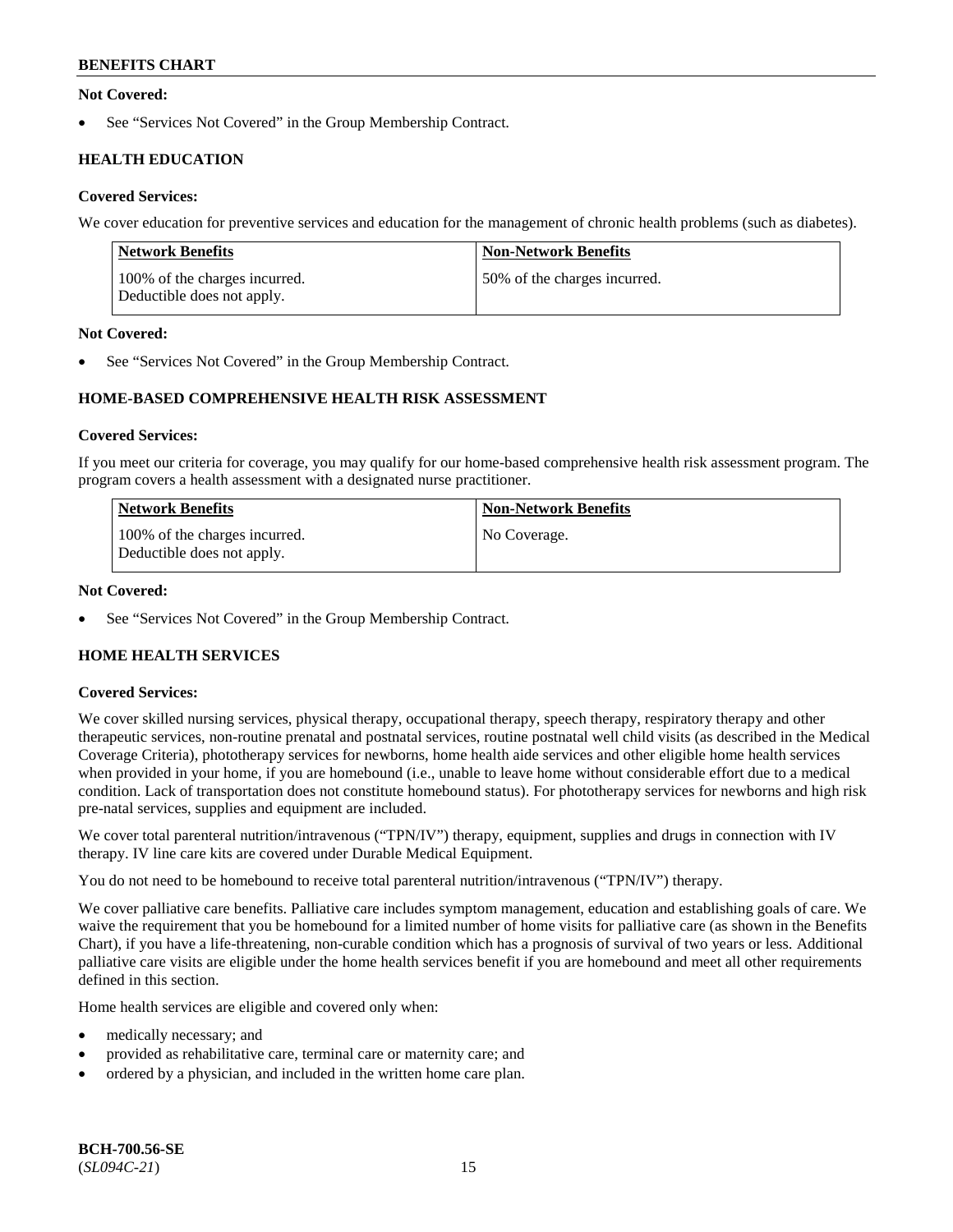**Physical therapy, occupational therapy, speech therapy, respiratory therapy, home health aide services and palliative care**

| <b>Network Benefits</b>       | <b>Non-Network Benefits</b>  |
|-------------------------------|------------------------------|
| 100% of the charges incurred. | 50% of the charges incurred. |

## **TPN/IV therapy, skilled nursing services, non-routine prenatal/postnatal services, and phototherapy**

| <b>Network Benefits</b>       | <b>Non-Network Benefits</b>  |
|-------------------------------|------------------------------|
| 100% of the charges incurred. | 50% of the charges incurred. |

Each 24-hour visit (or shifts of up to 24-hour visits) equals one visit and counts toward the Maximum visits for all other services shown below. Any visit that lasts less than 24 hours, regardless of the length of the visit, will count as one visit toward the Maximum visits for all other services shown below. All visits must be medically necessary and benefit eligible.

#### **Routine postnatal well child visits**

| <b>Network Benefits</b>                                     | <b>Non-Network Benefits</b>  |
|-------------------------------------------------------------|------------------------------|
| 100% of the charges incurred.<br>Deductible does not apply. | 50% of the charges incurred. |

#### **Maximum visits for palliative care**

If you are eligible to receive palliative care in the home and you are not homebound, there is a maximum of 12 visits per calendar year.

#### **Maximum visits for all other services**

| <b>Network Benefits</b>       | <b>Non-Network Benefits</b>  |
|-------------------------------|------------------------------|
| 120 visits per calendar year. | 60 visits per calendar year. |

Each visit provided under the Network Benefits and Non-Network Benefits counts toward the maximums shown under all Maximum visits sections. The routine postnatal well child visit does not count toward the visit limit.

## **Limitations:**

- Home health services are not provided as a substitute for a primary caregiver in the home or as relief (respite) for a primary caregiver in the home. We will not reimburse family members or residents in your home for the above services.
- A service shall not be considered a skilled nursing service merely because it is performed by, or under the direct supervision of, a licensed nurse. Where a service (such as tracheotomy suctioning or ventilator monitoring) or like services, can be safely and effectively performed by a non-medical person (or self-administered), without the direct supervision of a licensed nurse, the service shall not be regarded as a skilled nursing service, whether or not a skilled nurse actually provides the service. The unavailability of a competent person to provide a non-skilled service shall not make it a skilled service when a skilled nurse provides it. Only the skilled nursing component of so-called "blended" services (i.e. services which include skilled and non-skilled components) are covered under this Benefits Chart.

## **Not Covered:**

- Financial or legal counseling services.
- Housekeeping or meal services in your home.
- Private duty nursing services. This exclusion does not apply if covered person is also covered under Medical Assistance under 256B.0625, subdivision 7, with the exception of section 256B.0654 subdivision 4.
- Services provided by a family member or enrollee, or a resident in the enrollee's home.
- Vocational rehabilitation and recreational or educational therapy. Recreation therapy is therapy provided solely for the purpose of recreation, including but not limited to: (a) requests for physical therapy or occupational therapy to improve athletic ability, and (b) braces or guards to prevent sports injuries.
- See "Services Not Covered" in the Group Membership Contract.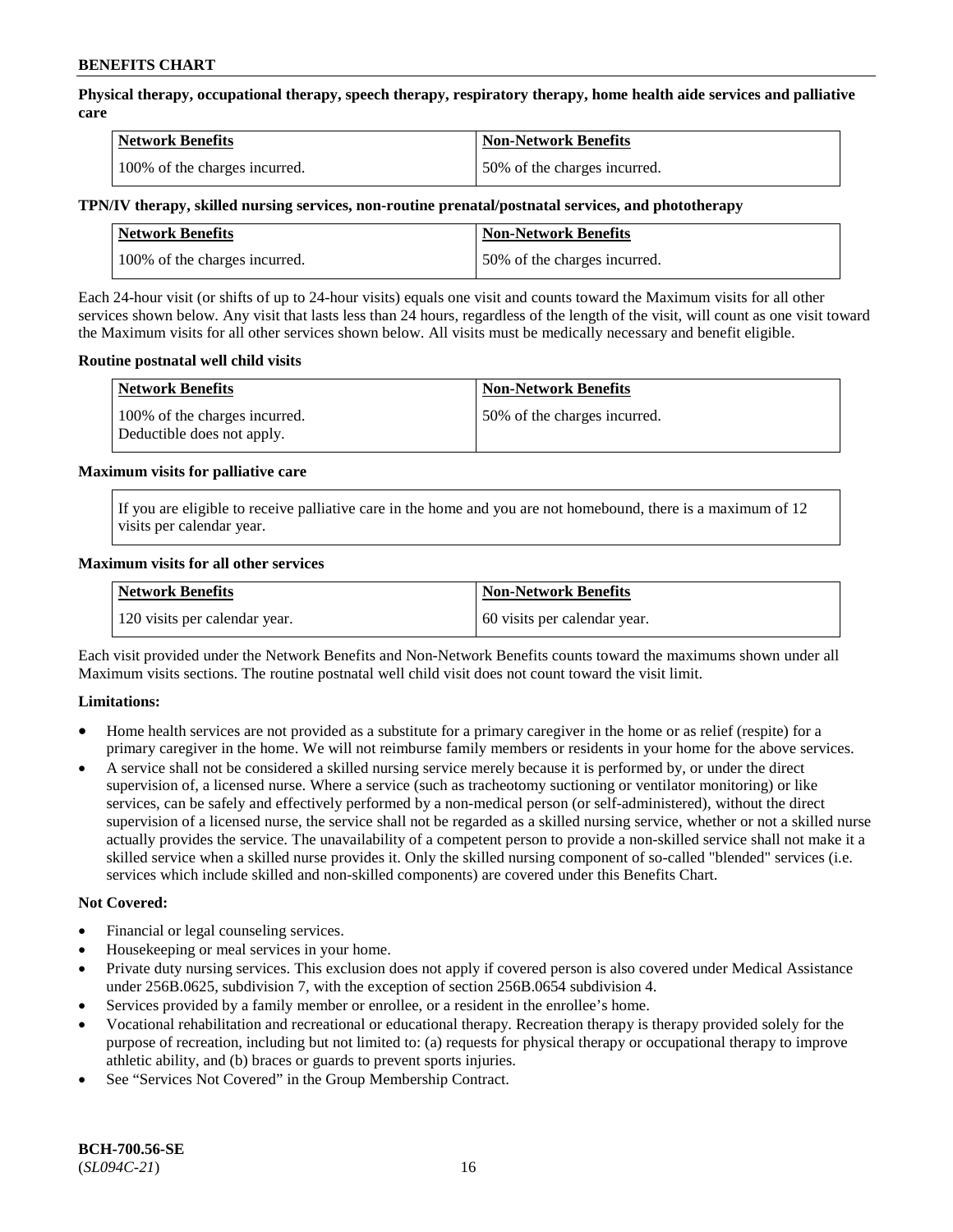## **HOME HOSPICE SERVICES**

#### **Applicable Definitions:**

**Part-time.** This is up to two hours of service per day, more than two hours is considered continuous care.

**Continuous Care.** This is from two to twelve hours of service per day provided by a registered nurse, licensed practical nurse, or home health aide, during a period of crisis in order to maintain a terminally ill patient at home.

**Appropriate Facility.** This is a nursing home, hospice residence, or other inpatient facility.

**Custodial Care Related to Hospice Services.** This means providing assistance in the activities of daily living and the care needed by a terminally ill patient which can be provided by primary caregiver (i.e., family member or friend) who is responsible for the patient's home care.

## **Covered Services:**

**Home Hospice Program.** We cover the services described below if you are terminally ill and accepted as a home hospice program participant. You must meet the eligibility requirements of the program, and elect to receive services through the home hospice program. The services will be provided in your home, with inpatient care available when medically necessary as described below. If you elect to receive hospice services, you do so in lieu of curative treatment for your terminal illness for the period you are enrolled in the home hospice program.

**Eligibility:** In order to be eligible to be enrolled in the home hospice program, you must: (1) be a terminally ill patient (prognosis of six months or less); (2) have chosen a palliative treatment focus (i.e., emphasizing comfort and supportive services rather than treatment attempting to cure the disease or condition); and (3) continue to meet the terminally ill prognosis as reviewed by our medical director or his or her designee over the course of care. You may withdraw from the home hospice program at any time.

**Eligible Services:** Hospice services include the following services provided in accordance with an approved hospice treatment plan.

- Home Health Services:
	- o Part-time care provided in your home by an interdisciplinary hospice team (which may include a physician, nurse, social worker, and spiritual counselor) and medically necessary home health services are covered.
	- o One or more periods of continuous care in your home or in a setting which provides day care for pain or symptom management, when medically necessary, will be covered.
- Inpatient Services: We cover medically necessary inpatient services.
- Other Services:
	- o Respite care is covered for care in your home or in an appropriate facility, to give your primary caregivers (i.e., family members or friends) rest and/or relief when necessary in order to maintain a terminally ill patient at home.
	- o Medically necessary medications for pain and symptom management.
	- o Semi-electric hospital beds and other durable medical equipment are covered.
	- o Emergency and non-emergency care is covered.

| <b>Network Benefits</b>       | <b>Non-Network Benefits</b>  |
|-------------------------------|------------------------------|
| 100% of the charges incurred. | 50% of the charges incurred. |

Respite care is limited to 5 days per episode, and respite care and continuous care combined are limited to 30 days.

## **Not Covered:**

- Financial or legal counseling services.
- Housekeeping or meal services in your home.
- Custodial or maintenance care related to hospice services, whether provided in the home or in a nursing home.
- Any service not specifically described as covered services under this home hospice services benefits.
- Any services provided by members of your family or residents in your home.
- See "Services Not Covered" in the Group Membership Contract.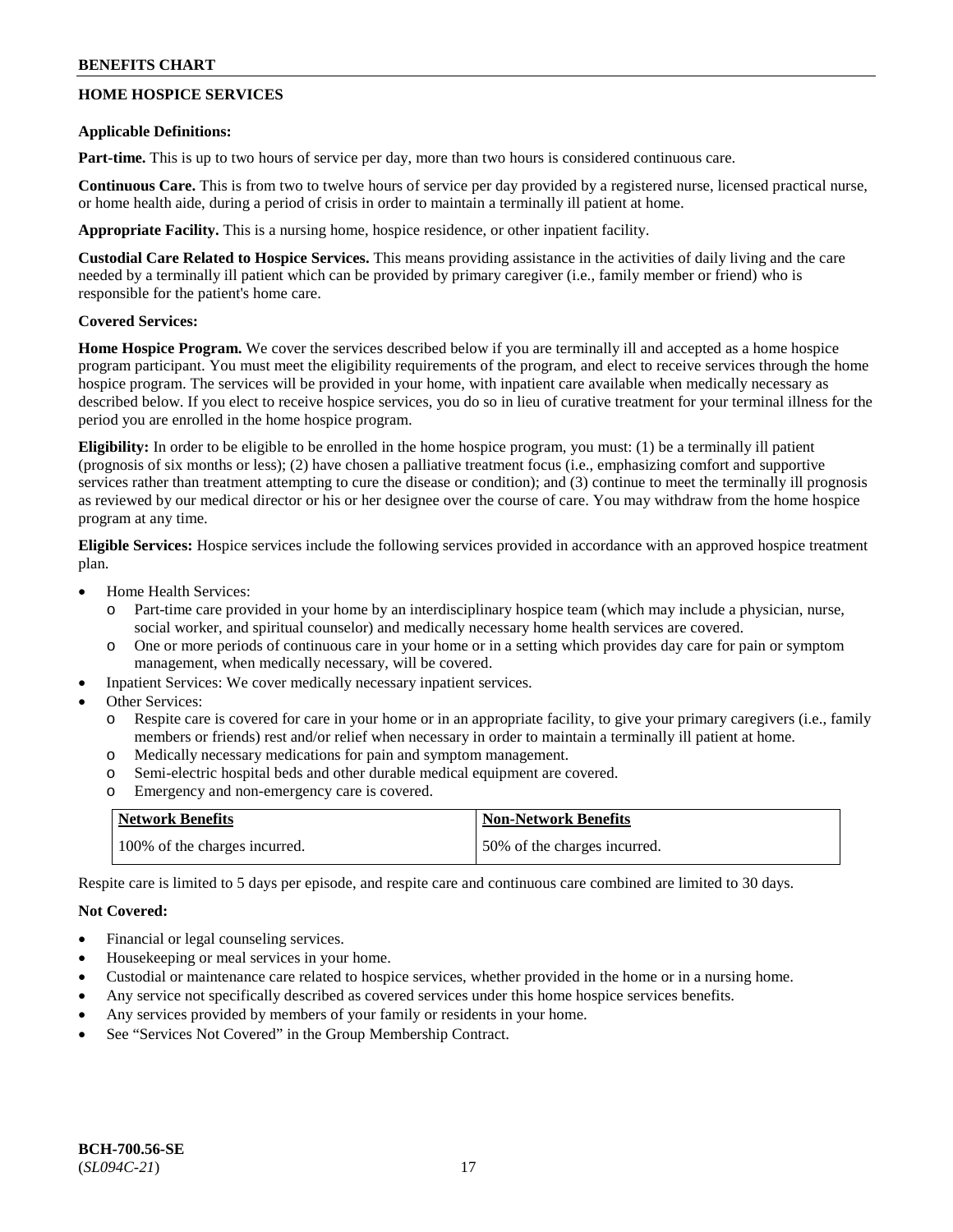## **HOSPITAL AND SKILLED NURSING FACILITY SERVICES**

## **Covered Services:**

We cover services as described below.

#### **Medical or Surgical Hospital Services**

**Inpatient Hospital Services:** We cover the following medical or surgical services, for the treatment of acute illness or injury, which require the level of care only provided in an acute care facility. These services must be authorized by a physician.

Inpatient hospital services include: room and board; the use of operating or maternity delivery rooms; intensive care facilities; newborn nursery facilities; general nursing care, anesthesia, laboratory and diagnostic imaging services, radiation therapy, physical therapy, prescription drugs or other medications administered during treatment, blood and blood products (unless replaced), and blood derivatives, and other diagnostic or treatment related hospital services; physician and other professional medical and surgical services provided while in the hospital, including gender reassignment surgery that meets medical coverage criteria.

We cover up to 120 hours of services provided by a private duty nurse or personal care assistant who has provided home care services to a ventilator-dependent patient, solely for the purpose of assuring adequate training of the hospital staff to communicate with that patient.

Services for items for personal convenience, such as television rental, are not covered.

We cover, following a vaginal delivery, a minimum of 48 hours of inpatient care for the mother and newborn child. We cover, following a caesarean section delivery, a minimum of 96 hours of inpatient care for the mother and newborn child. If the duration of inpatient care is less than these minimums, we also cover a minimum of one home visit by a registered nurse for post-delivery care, within four days of discharge of the mother and newborn child. Services provided by the registered nurse include, but are not limited to, parent education, assistance and training in breast and bottle feeding, and conducting any necessary and appropriate clinical tests. We shall not provide any compensation or other non-medical remuneration to encourage a mother and newborn to leave inpatient care before the duration minimums specified.

Group health plans and health insurance issuers generally may not, under Federal law, restrict benefits for any hospital length of stay in connection with childbirth for the mother of newborn child to less than 48 hours following a vaginal delivery, or less than 96 hours following a caesarean section. However, Federal law generally does not prohibit the mother's or newborn's attending provider, after consulting with the mother, from discharging the mother or her newborn earlier than 48 hours (or 96 hours as applicable). In any case plans and issuers may not, under Federal law, require that a provider obtain authorization from the plan or the insurance issuer for prescribing a length of stay not in excess of 48 hours (or 96 hours).

| <b>Network Benefits</b>       | Non-Network Benefits         |
|-------------------------------|------------------------------|
| 100% of the charges incurred. | 50% of the charges incurred. |

Each member's admission or confinement, including that of a newborn child, is separate and distinct from the admission or confinement of any other member.

**Outpatient Hospital, Ambulatory Care or Surgical Facility Services:** We cover the following medical and surgical services, for diagnosis or treatment of illness or injury on an outpatient basis. These services must be authorized by a physician.

Outpatient services include: use of operating rooms, maternity delivery rooms or other outpatient departments, rooms or facilities; and the following outpatient services: general nursing care, anesthesia, laboratory and diagnostic imaging services, radiation therapy, physical therapy, drugs administered during treatment, blood and blood products (unless replaced), and blood derivatives, and other diagnostic or treatment related outpatient services; physician and other professional medical and surgical services provided while an outpatient, including gender reassignment surgery that meets medical coverage criteria.

For Network Benefits, non-emergent, scheduled outpatient Magnetic Resonance Imaging (MRI) and Computed Tomography (CT) must be provided at a designated facility. Your physician and facility will obtain or verify authorization for these services with HealthPartners, as needed.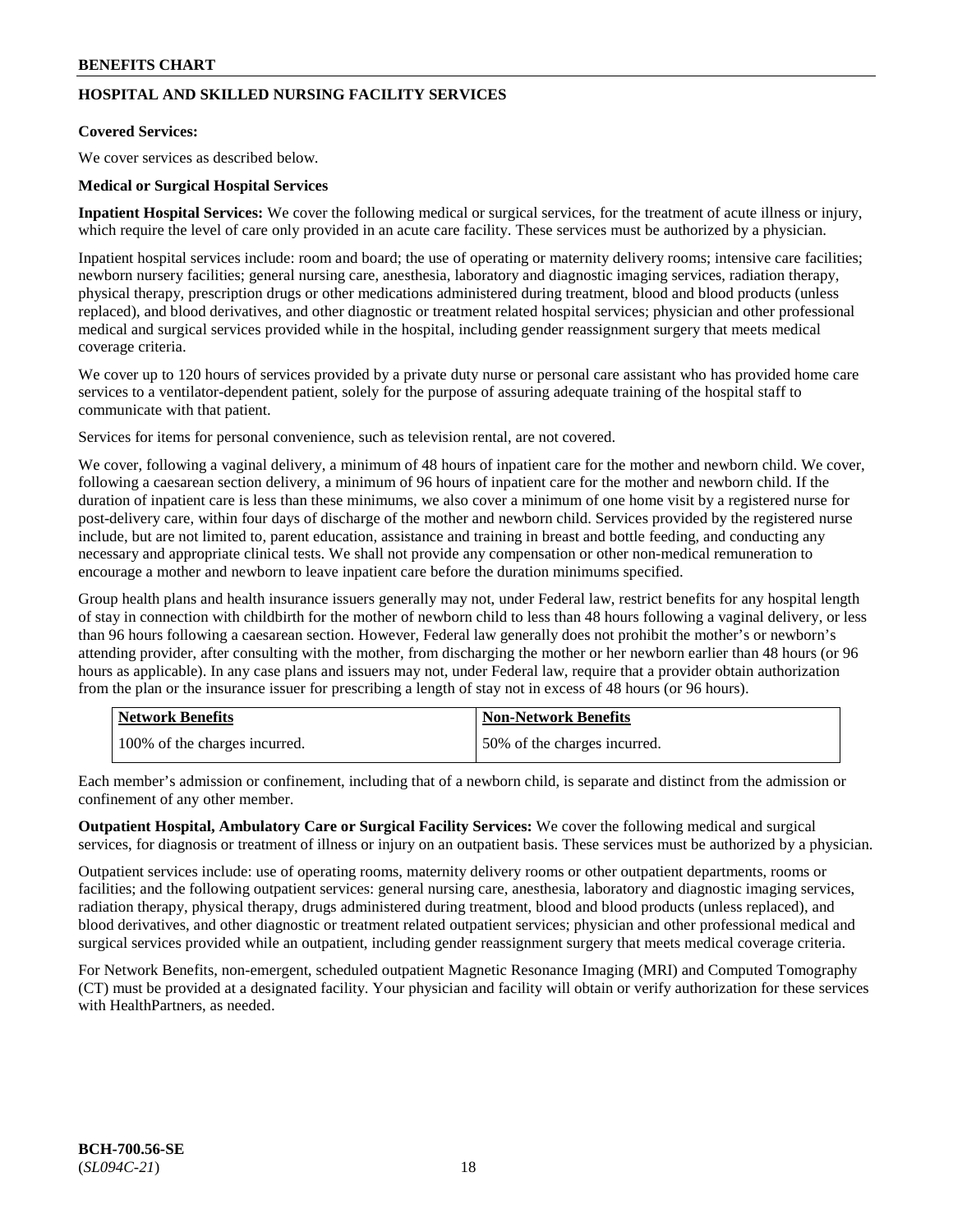To see the benefit level for diagnostic imaging services, laboratory services and physical therapy, see benefits under Diagnostic Imaging Services, Laboratory Services and Physical Therapy in this Benefits Chart.

| <b>Network Benefits</b>       | Non-Network Benefits         |
|-------------------------------|------------------------------|
| 100% of the charges incurred. | 50% of the charges incurred. |

## **Skilled Nursing Facility Care**

We cover room and board, daily skilled nursing and related ancillary services for post-acute treatment and rehabilitative care of illness or injury that meets medical coverage criteria.

| Network Benefits                              | <b>Non-Network Benefits</b>                   |
|-----------------------------------------------|-----------------------------------------------|
| 100\% of the charges incurred.                | 50% of the charges incurred.                  |
| Limited to 120 day maximum per calendar year. | Limited to 120 day maximum per calendar year. |

Each day of services provided under the Network Benefits and Non-Network Benefits combined, counts toward the maximums shown above.

## **Not Covered:**

- Services for items for personal convenience, such as television rental.
- See "Services Not Covered" in the Group Membership Contract.

## **INFERTILITY SERVICES**

## **Covered Services:**

We cover the diagnosis of infertility. These services include diagnostic procedures and tests provided in connection with an infertility evaluation, office visits and consultations to diagnose infertility.

| Network Benefits              | <b>Non-Network Benefits</b>  |
|-------------------------------|------------------------------|
| 100% of the charges incurred. | 50% of the charges incurred. |

Coverage is limited to office visits and consultations to diagnose infertility. Treatment is not covered.

## **Not Covered:**

- Treatment of infertility, including but not limited to, office visits, laboratory and diagnostic imaging services and drugs for the treatment of infertility; assisted reproduction, including, but not limited to gamete intrafallopian tube transfer (GIFT), zygote intrafallopian tube transfer (ZIFT) intracytoplasmic sperm injection (ICSI), and/or in-vitro fertilization (IVF), and all charges associated with such procedures; reversal of sterilization; artificial insemination; and sperm, ova or embryo acquisition, retrieval or storage; however, we do cover office visits and consultations to diagnose infertility.
- Services related to the establishment of surrogate pregnancy and fees for a surrogate.
- See "Services Not Covered" in the Group Membership Contract.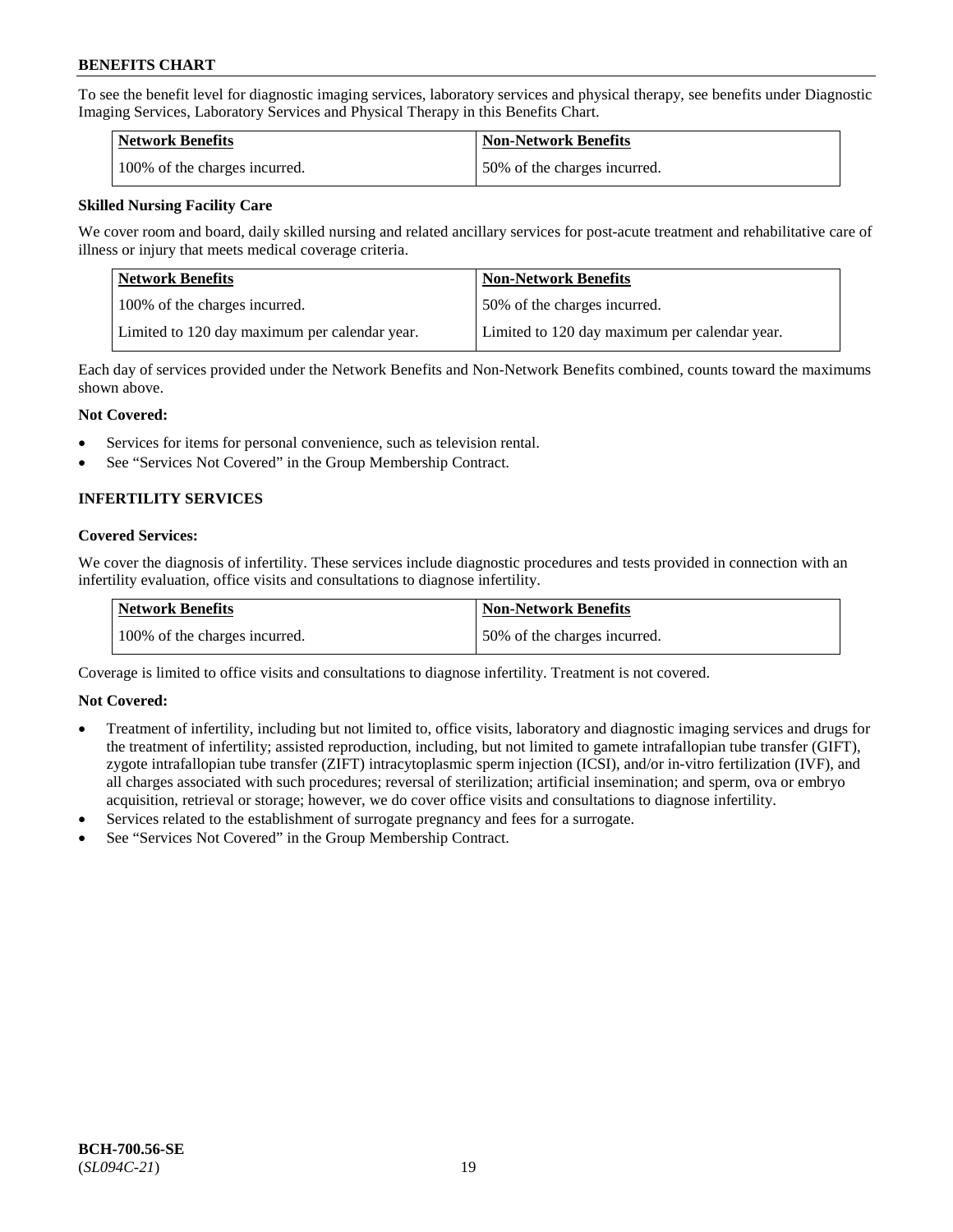## **LABORATORY SERVICES**

## **Covered Services:**

We cover laboratory tests when ordered by a provider and provided in a clinic or outpatient hospital facility.

To see the benefit level for inpatient hospital or skilled nursing facility services, see benefits under Inpatient Hospital and Skilled Nursing Facility Services in this Benefits Chart.

**Prostate-specific antigen (PSA) test coverage.** We cover prostate cancer screening for men 40 years of age or over who are symptomatic or in a high-risk category and for all men 50 years of age or older. Coverage includes a prostate-specific antigen blood test and a digital rectal examination.

| <b>Network Benefits</b>       | <b>Non-Network Benefits</b>  |
|-------------------------------|------------------------------|
| 100% of the charges incurred. | 50% of the charges incurred. |

#### **All other laboratory services**

#### **Services for illness or injury**

| <b>Network Benefits</b>       | <b>Non-Network Benefits</b>  |
|-------------------------------|------------------------------|
| 100% of the charges incurred. | 50% of the charges incurred. |

## **Preventive Services**

Laboratory services associated with preventive services are covered at the benefit level shown in the "Preventive Services" section of this Benefits Chart.

## **Not Covered:**

See "Services Not Covered" in the Group Membership Contract.

## **LYME DISEASE SERVICES**

## **Covered Services:**

We cover services for the treatment of Lyme disease.

| <b>Network Benefits</b>                                | <b>Non-Network Benefits</b>                                  |
|--------------------------------------------------------|--------------------------------------------------------------|
| Coverage level is same as corresponding Network        | Coverage level is same as corresponding Non-Network          |
| Benefit, depending on type of service provided such as | Benefit, depending on type of service provided, such as      |
| Office Visits for Illness or Injury, Inpatient or      | Office Visits for Illness or Injury, Inpatient or Outpatient |
| <b>Outpatient Hospital Services.</b>                   | Hospital Services.                                           |

## **Not Covered:**

See "Services Not Covered" in the Group Membership Contract.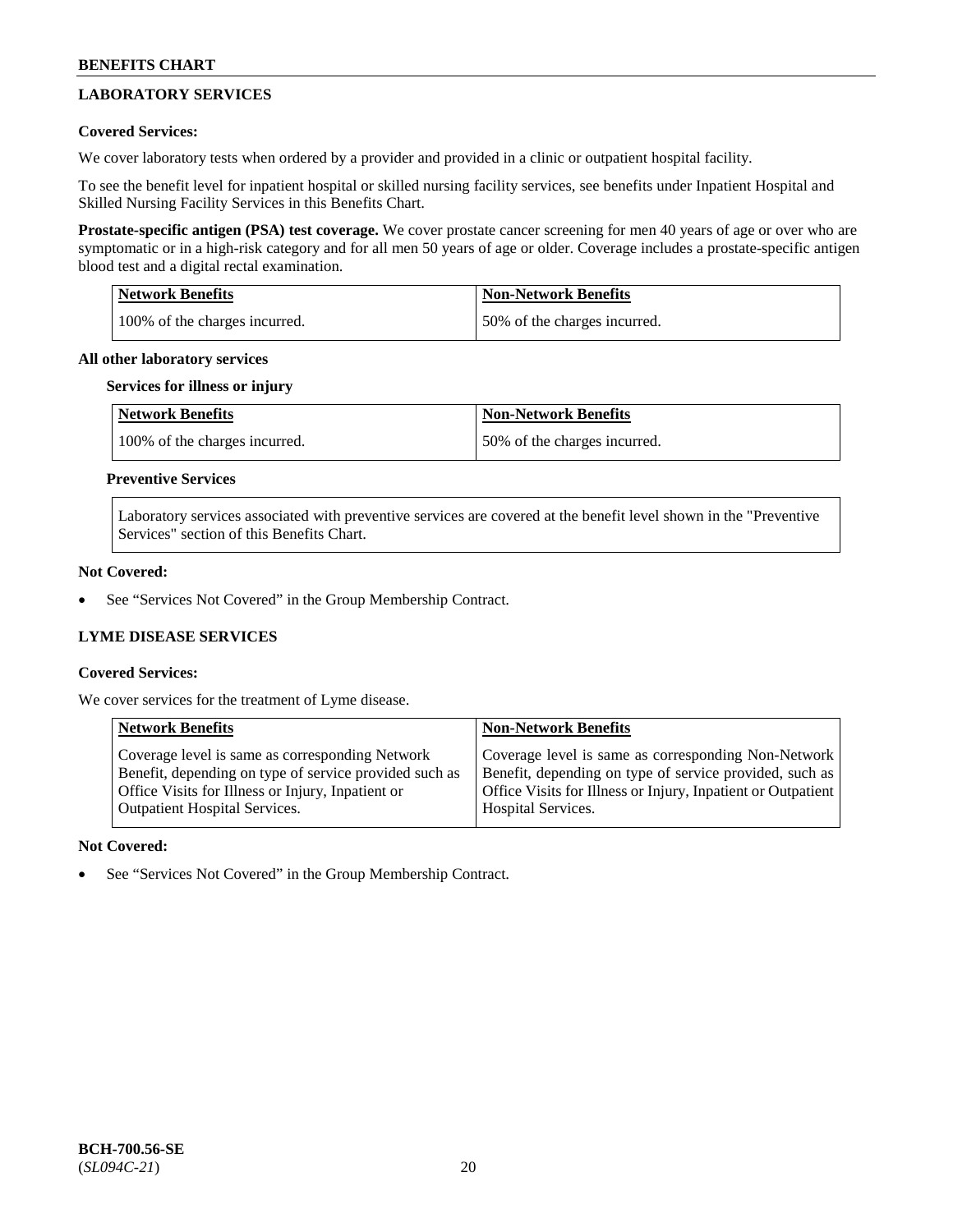## **MASTECTOMY RECONSTRUCTION BENEFIT**

## **Covered Services:**

We cover reconstruction of the breast on which the mastectomy has been performed; surgery and reconstruction of the other breast to produce symmetrical appearance, and prostheses and physical complications of all stages of mastectomy, including lymphedemas.

| <b>Network Benefits</b>                                 | <b>Non-Network Benefits</b>                             |
|---------------------------------------------------------|---------------------------------------------------------|
| Coverage level is same as corresponding Network         | Coverage level is same as corresponding Non-Network     |
| Benefit, depending on type of service provided, such as | Benefit, depending on type of service provided, such as |
| Office Visits for Illness or Injury, Inpatient or       | Office Visits for Illness or Injury, Inpatient or       |
| <b>Outpatient Hospital Services.</b>                    | <b>Outpatient Hospital Services.</b>                    |

## **Not Covered:**

See "Services Not Covered" in the Group Membership Contract.

## **MEDICATION THERAPY DISEASE MANAGEMENT PROGRAM**

## **Covered Services:**

If you meet our criteria for coverage, you may qualify for our Medication Therapy Disease Management Program.

The program covers consultations with a designated pharmacist.

Covered services are based on established medical policies, which are subject to periodic review and modification by the medical directors. These medical policies (medical coverage criteria) are available online at [healthpartners.com](https://www.healthpartners.com/hp/index.html) or by calling Member Services.

| Network Benefits                                            | <b>Non-Network Benefits</b> |
|-------------------------------------------------------------|-----------------------------|
| 100% of the charges incurred.<br>Deductible does not apply. | No Coverage.                |

## **Not Covered:**

See "Services Not Covered" in the Group Membership Contract.

## **OFFICE VISITS FOR ILLNESS OR INJURY**

## **Covered Services:**

We cover the following when medically necessary: professional medical and surgical services and related supplies, including biofeedback, of physicians and other health care providers; blood and blood products (unless replaced) and blood derivatives.

We cover diagnosis and treatment of illness or injury to the eyes. Where contact or eyeglass lenses are prescribed as medically necessary for the post-operative treatment of cataracts or for the treatment of aphakia, or keratoconus, we cover the initial evaluation, lenses and fitting. Members must pay for lens replacement beyond the initial pair.

We also provide coverage for the initial physical evaluation of a child if it is ordered by a Minnesota juvenile court.

## **Office Visits**

| <b>Network Benefits</b>       | <b>Non-Network Benefits</b>  |
|-------------------------------|------------------------------|
| 100% of the charges incurred. | 50% of the charges incurred. |

**Convenience clinics**

| Network Benefits              | <b>Non-Network Benefits</b>  |
|-------------------------------|------------------------------|
| 100% of the charges incurred. | 50% of the charges incurred. |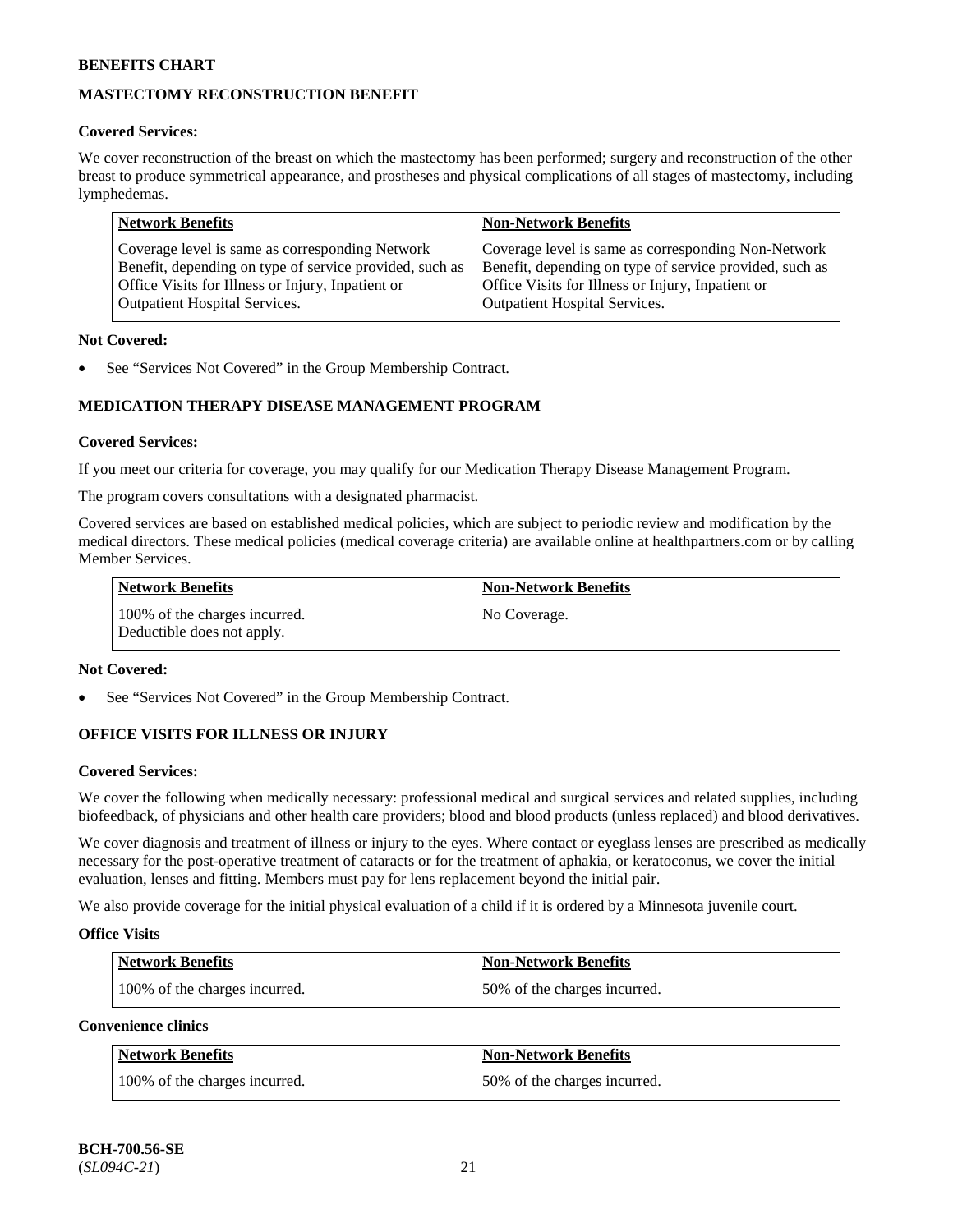#### **Scheduled telephone visits**

| <b>Network Benefits</b>       | <b>Non-Network Benefits</b>  |
|-------------------------------|------------------------------|
| 100% of the charges incurred. | 50% of the charges incurred. |

#### **E-visits**

## **Access to online care through virtuwell at [virtuwell.com](https://www.virtuwell.com/)**

| <b>Network Benefits</b>       | <b>Non-Network Benefits</b> |
|-------------------------------|-----------------------------|
| 100% of the charges incurred. | Not Applicable.             |

#### **All other E-visits**

| Network Benefits              | <b>Non-Network Benefits</b>  |
|-------------------------------|------------------------------|
| 100% of the charges incurred. | 50% of the charges incurred. |

## **Injections administered in a physician's office, other than immunizations**

#### **Allergy injections**

| <b>Network Benefits</b>       | <b>Non-Network Benefits</b>  |
|-------------------------------|------------------------------|
| 100% of the charges incurred. | 50% of the charges incurred. |

#### **All other injections**

| <b>Network Benefits</b>       | <b>Non-Network Benefits</b>  |
|-------------------------------|------------------------------|
| 100% of the charges incurred. | 50% of the charges incurred. |

#### **Not Covered:**

- Court ordered treatment, except as described in this Benefits Chart under "Mental Health Services" and "Office Visits for Illness or Injury" or as otherwise required by law.
- See "Services Not Covered" in the Group Membership Contract.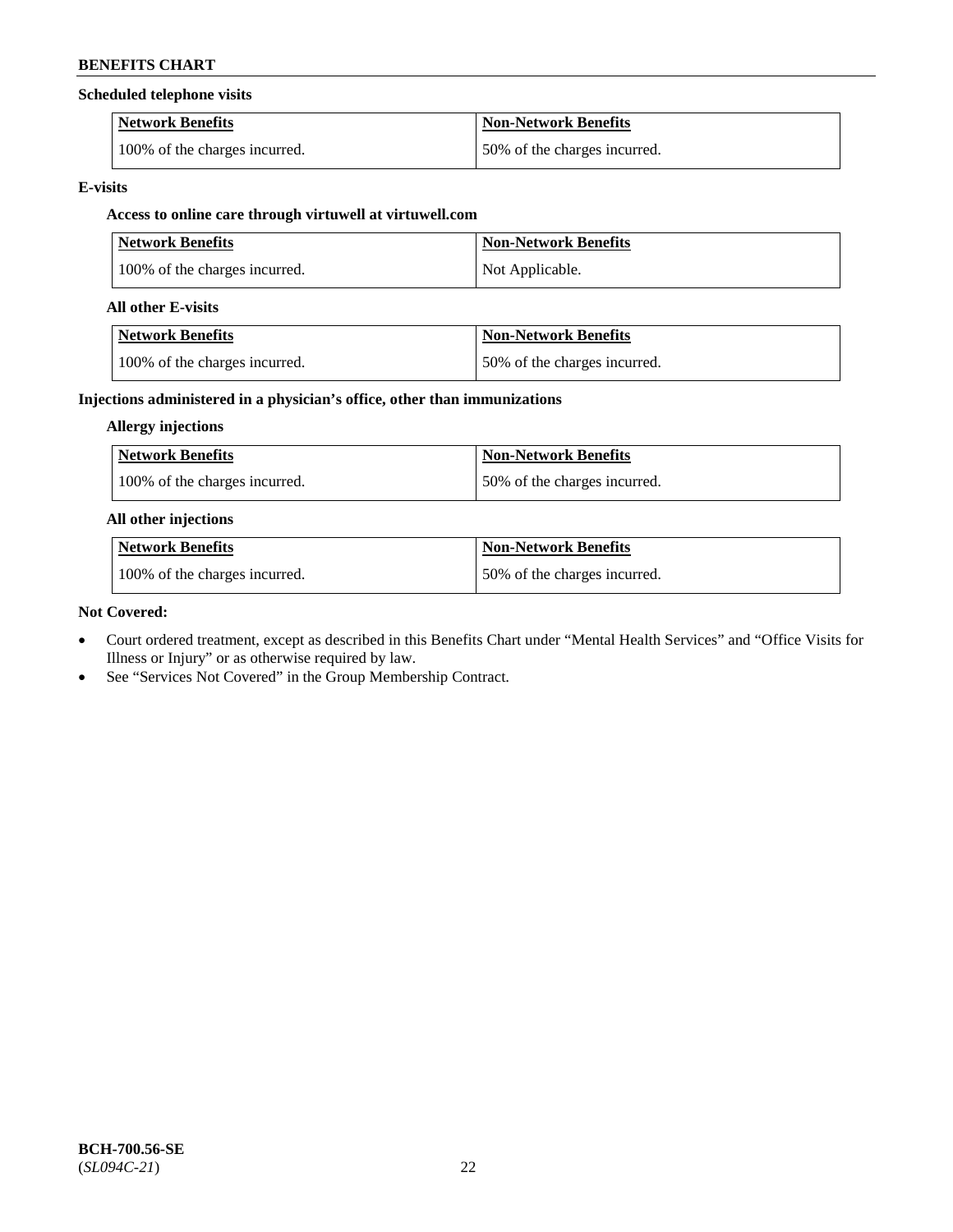### **PEDIATRIC AUTOIMMUNE NEUROPSYCHIATRIC DISORDERS ASSOCIATED WITH STREPTOCOCCAL INFECTIONS (PANDAS) AND PEDIATRIC ACUTE-ONSET NEUROPSYCHIATRIC SYNDROME (PANS) TREATMENT**

#### **Definitions:**

**Pediatric acute-onset neuropsychiatric syndrome.** This means a class of acute-onset obsessive compulsive or tic disorders or other behavioral changes presenting in children and adolescents that are not otherwise explained by another known neurologic or medical disorder.

**Pediatric autoimmune neuropsychiatric disorders associated with streptococcal infections.** This means a condition in which a streptococcal infection in a child or adolescent causes the abrupt onset of clinically significant obsessions, compulsions, tics, or other neuropsychiatric symptoms or behavioral changes, or a relapsing and remitting course of symptom severity.

#### **Covered Services:**

We cover treatment for pediatric autoimmune neuropsychiatric disorders associated with streptococcal infections (PANDAS) and for treatment for pediatric acute-onset neuropsychiatric syndrome (PANS). Treatments that must be covered under this section must be recommended by the member's licensed health care professional and include but are not limited to antibiotics, medication and behavioral therapies to manage neuropsychiatric symptoms, plasma exchange, and immunoglobulin.

| <b>Network Benefits</b>                                 | <b>Non-Network Benefits</b>                             |
|---------------------------------------------------------|---------------------------------------------------------|
| Coverage level is same as corresponding Network         | Coverage level is same as corresponding Non-Network     |
| Benefit, depending on type of service provided, such as | Benefit, depending on type of service provided, such as |
| Office Visits for Illness or Injury, Inpatient or       | Office Visits for Illness or Injury, Inpatient or       |
| <b>Outpatient Hospital Services.</b>                    | <b>Outpatient Hospital Services.</b>                    |

#### **Not Covered:**

See "Services Not Covered" in the Group Membership Contract.

## **PEDIATRIC EYEWEAR**

#### **Covered Services:**

We cover pediatric eyewear for children, subject to our medical coverage criteria. This provision will continue until the end of the month in which the child turns age 19. These medical policies (medical coverage criteria) are available by calling Member Services or logging on to your "*my*HealthPartners" account at [healthpartners.com.](https://www.healthpartners.com/hp/index.html)

| Network Benefits              | <b>Non-Network Benefits</b> |
|-------------------------------|-----------------------------|
| 100% of the charges incurred. | No Coverage.                |

Limited to one pair of eyeglasses (lenses and frames) or one pair of contact lenses per benefit year.

#### **Not Covered:**

- Replacement of eyeglasses or contact lenses due to loss or theft.
- See "Services Not Covered" in the Group Membership Contract.

## **PHYSICAL THERAPY, OCCUPATIONAL THERAPY AND SPEECH THERAPY**

#### **Covered Services:**

We cover the following physical therapy, occupational therapy and speech therapy services:

- rehabilitative care to correct the effects of illness or injury;
- habilitative care rendered for congenital, developmental or medical conditions which have significantly limited the successful initiation of normal speech and normal motor development.

Massage therapy which is performed in conjunction with other treatment/modalities by a physical occupational therapist, is part of a prescribed treatment plan and is not billed separately is covered.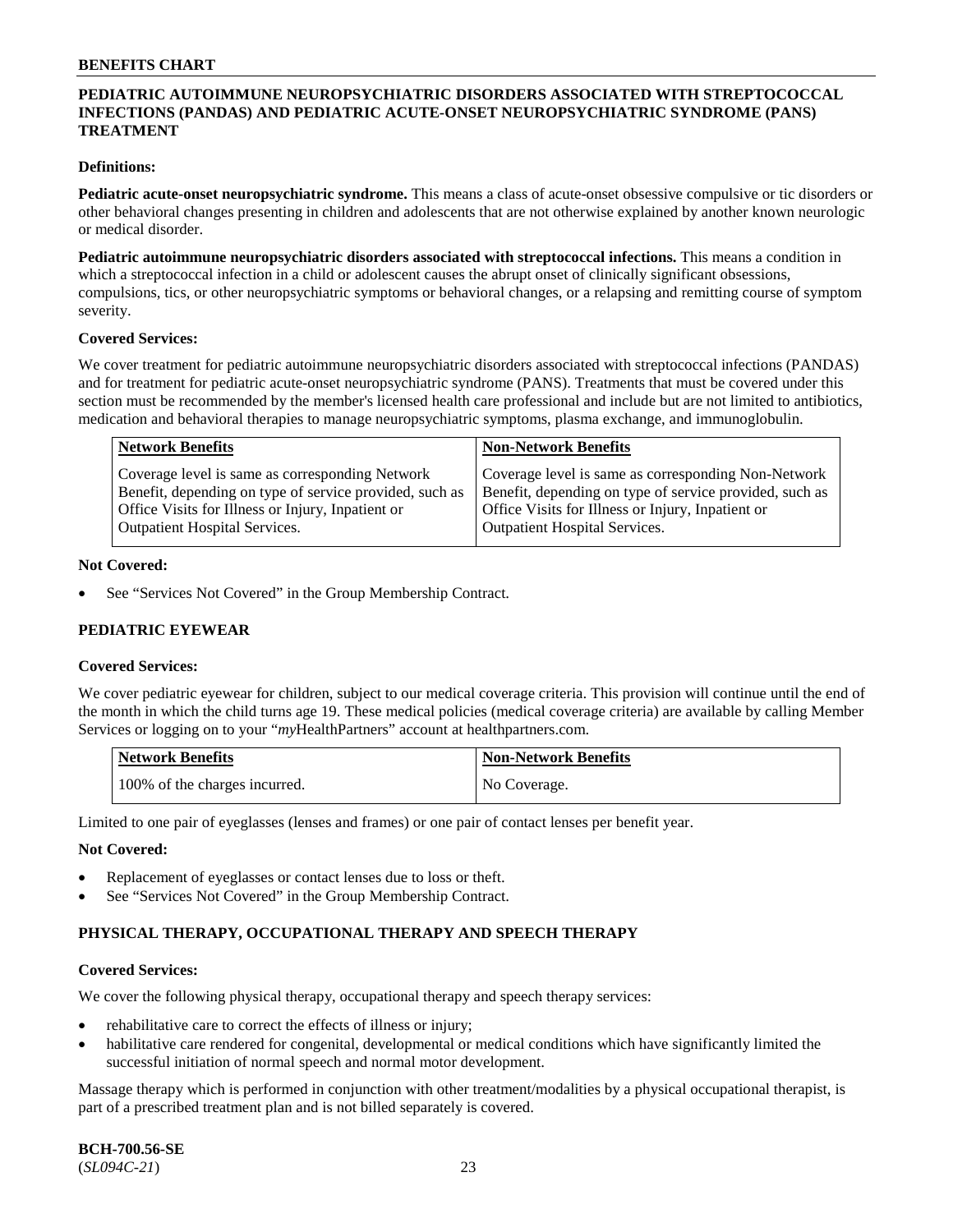We cover services provided in a clinic. We also cover physical therapy provided in an outpatient hospital facility. To see the benefit level for inpatient hospital or skilled nursing facility services, see benefits under Inpatient Hospital and Skilled Nursing Facility Services.

### **Rehabilitative Care**

| <b>Network Benefits</b>       | <b>Non-Network Benefits</b>                                                               |
|-------------------------------|-------------------------------------------------------------------------------------------|
| 100% of the charges incurred. | 50% of the charges incurred.                                                              |
|                               | Physical and Occupational Therapy combined are<br>limited to 20 visits per calendar year. |
|                               | Speech Therapy is limited to 20 visits per calendar year.                                 |

## **Habilitative Care**

| <b>Network Benefits</b>       | Non-Network Benefits                                                                              |
|-------------------------------|---------------------------------------------------------------------------------------------------|
| 100% of the charges incurred. | 50% of the charges incurred.                                                                      |
|                               | Physical, Occupational and Speech Therapy combined<br>are limited to 20 visits per calendar year. |

#### **Not Covered:**

- Massage therapy for the purpose of comfort or convenience of the member.
- See "Services Not Covered" in the Group Membership Contract.

## **PORT WINE STAIN REMOVAL SERVICES**

#### **Covered Services:**

We cover port wine stain removal services.

| <b>Network Benefits</b>                                | <b>Non-Network Benefits</b>                                  |
|--------------------------------------------------------|--------------------------------------------------------------|
| Coverage level is same as corresponding Network        | Coverage level is same as corresponding Non-Network          |
| Benefit, depending on type of service provided such as | Benefit, depending on type of service provided, such as      |
| Office Visits for Illness or Injury, Inpatient or      | Office Visits for Illness or Injury, Inpatient or Outpatient |
| <b>Outpatient Hospital Services.</b>                   | <b>Hospital Services.</b>                                    |

### **Not Covered:**

• See "Services Not Covered" in the Group Membership Contract.

## **PRESCRIPTION DRUG SERVICES**

## **Covered Services:**

We cover prescription drugs and medications that can be self-administered or are administered in a physician's office. We cover off-label use of formulary drugs to treat cancer if the drug is recognized for the treatment of cancer in any authoritative compendia used by the Medicare program.

We cover orally administered anticancer drugs at the applicable benefit level under outpatient drugs below. We are in compliance with Minnesota Statute 62A.3075 because we do not cover orally administered anticancer drugs under our specialty drug benefit.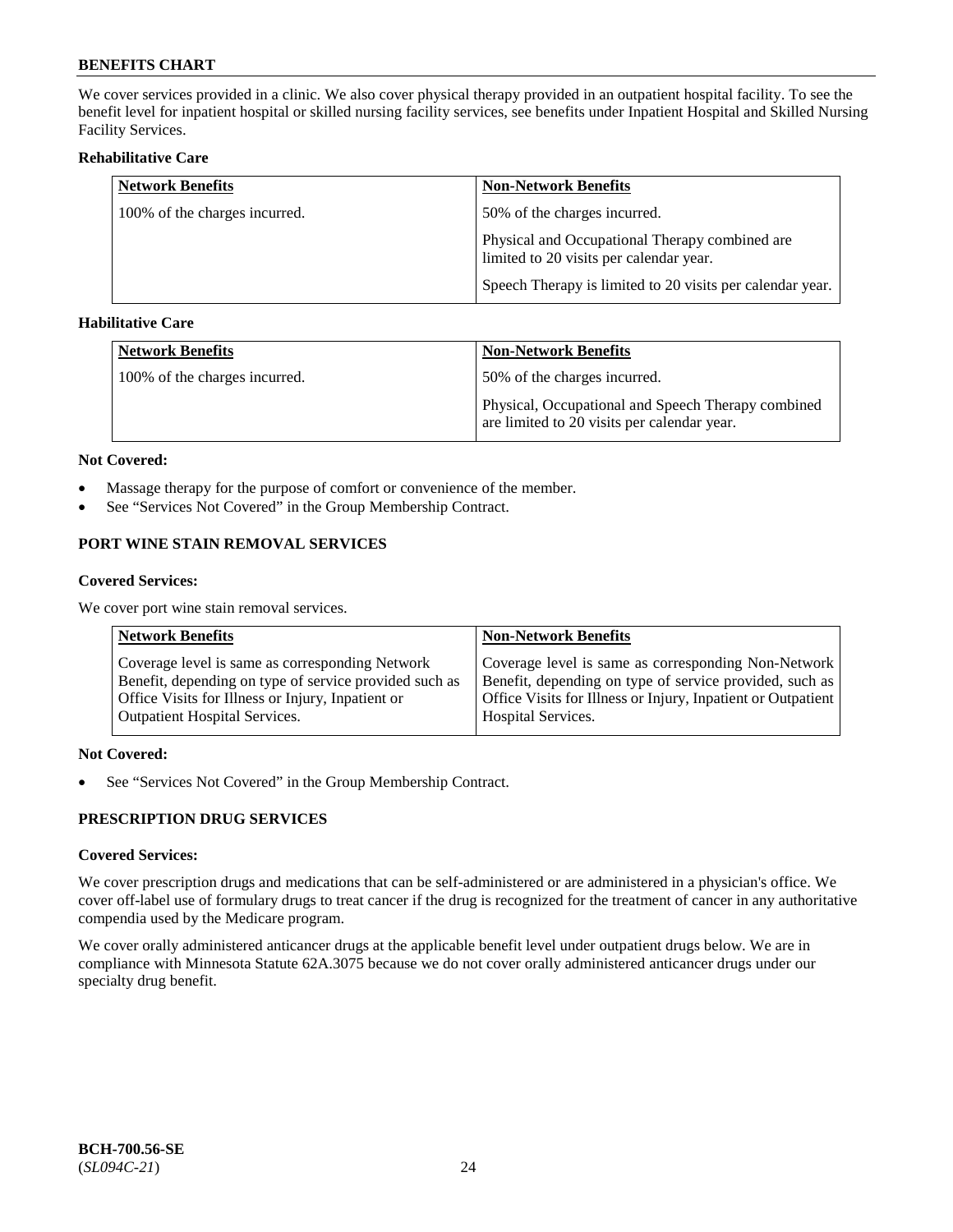We will refill a prescription for eye drops covered under this Benefits Chart if the member requests a refill and original prescription specified that additional quantities would be needed, providing the refill request does not exceed the quantities needed, and the following conditions are met:

- If the member requests a 30-day refill supply, the request must be made between 21 and 30 days of the later of (a) the original date that the prescription was distributed to the member or (b) the date that the most recent refill was distributed to the member; or
- If the member requests a 90-day refill supply, the request must be made between 75 and 90 days of the later of (a) the original date that the prescription was distributed to the member or (b) the date that the most recent refill was distributed to the member.

A licensed pharmacist may prescribe and dispense self-administered hormonal contraceptives, nicotine replacement medications, and opiate antagonists for the treatment of an acute opiate overdose in accordance with section 151.37, subdivision 14, 15, or 16, under the same terms of coverage that would apply had the prescription drug been prescribed by a licensed physician, physician assistant, or advanced practice nurse practitioner. If the plan excludes coverage for selfadministered hormonal contraceptives, they will not be covered under this provision.

## **For Network Benefits, drugs and medications must be part of the formulary and obtained at a Network Pharmacy.**

## **For Non-Network Benefits, drugs and medications must be part of the formulary.**

**See the Formulary definition for information on the Formulary Exception Process available to you.**

## **Outpatient drugs (except as specified below)**

## **Drugs on the Preventive Drug List**

| <b>Network Benefits</b>                                                                                                                            | <b>Non-Network Benefits</b>  |
|----------------------------------------------------------------------------------------------------------------------------------------------------|------------------------------|
| Generic formulary drugs from the Preventive Drug List<br>are covered at 100% of the charges incurred.<br>Deductible does not apply.                | 50% of the charges incurred. |
| Brand name formulary drugs from the Preventive Drug<br>List are covered at 100% of the charges incurred,<br>subject to a member copayment of \$60. |                              |
| In no event will your cost for a formulary insulin drug<br>exceed \$25.                                                                            |                              |
| Deductible does not apply.                                                                                                                         |                              |

## **All other drugs**

| <b>Network Benefits</b>                                                   | <b>Non-Network Benefits</b>  |
|---------------------------------------------------------------------------|------------------------------|
| All other formulary drugs are covered at 100% of the<br>charges incurred. | 50% of the charges incurred. |
| Deductible applies.                                                       |                              |

**Cost-Sharing Limits for Insulin:** We are required to limit your cost-sharing on prescription insulin to no more than the net price of the prescription insulin drug. This requirement applies at the point of sale, including deductible payments and the costsharing amounts charged once the deductible is met.

**Cost-sharing.** This means a deductible payment, copayment, or coinsurance amount that you must pay for covered prescription insulin in accordance with the terms and conditions of this health plan.

**Net price.** This means our cost for prescription insulin, including any rebates or discounts received by or accrued directly or indirectly to us from a drug manufacturer or pharmacy benefit manager.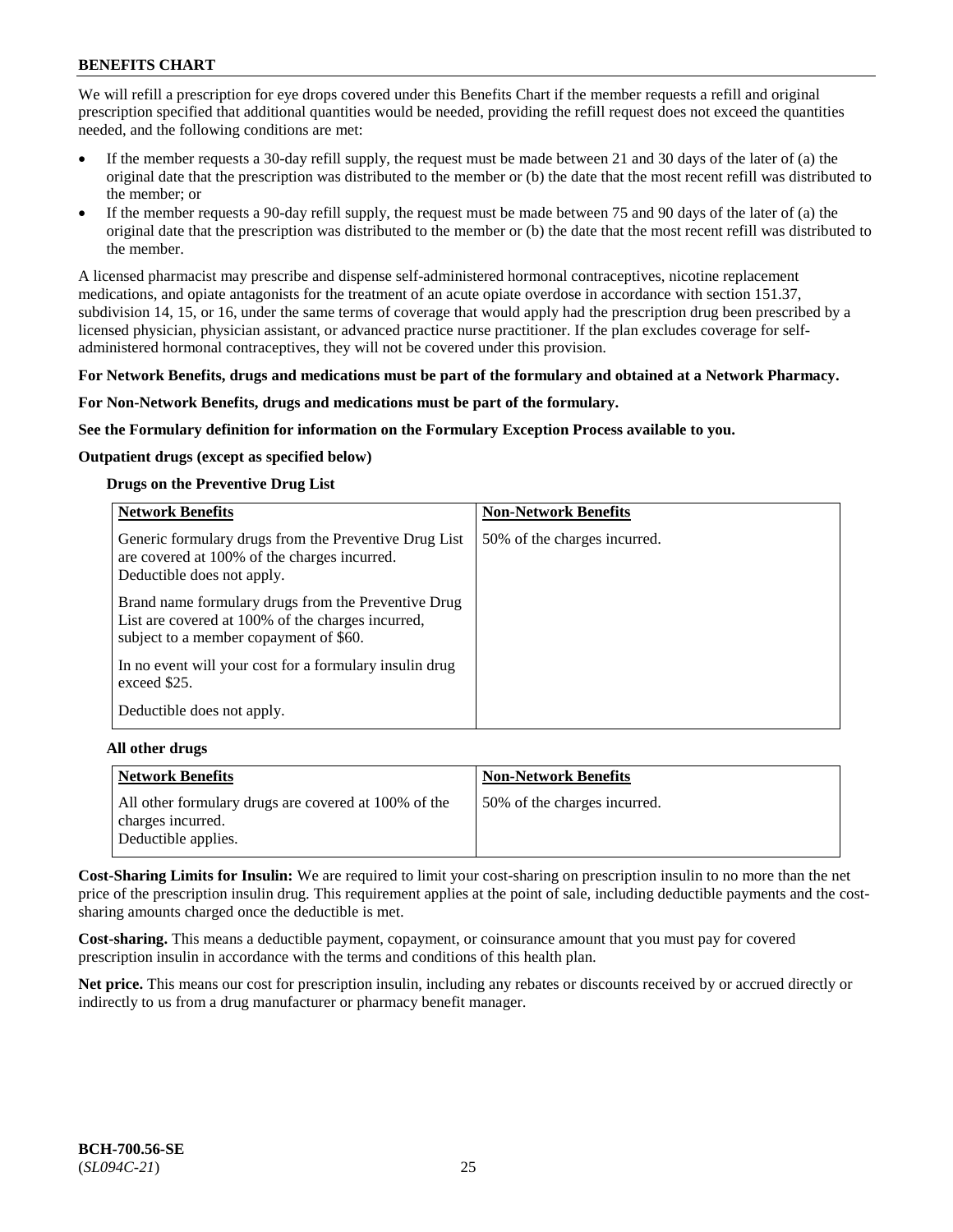## **Mail order drugs**

| <b>Network Benefits</b>                                                                                                                                                                   | <b>Non-Network Benefits</b>           |
|-------------------------------------------------------------------------------------------------------------------------------------------------------------------------------------------|---------------------------------------|
| For your convenience, you may also get up to a 93-day<br>supply of outpatient formulary prescription drugs that<br>can be self-administered through the designated mail<br>order service. | See Network Mail Order Drugs benefit. |
| New prescriptions to treat certain chronic conditions<br>and trial drugs will be limited to quantity limits<br>described at the end of this section.                                      |                                       |
| Specialty Drugs are not available through the mail order<br>service.                                                                                                                      |                                       |

## **Tobacco cessation drugs are covered for all FDA – approved tobacco cessation drugs for a minimum of 90 days**

| Network Benefits                                            | <b>Non-Network Benefits</b>  |
|-------------------------------------------------------------|------------------------------|
| 100% of the charges incurred.<br>Deductible does not apply. | 50% of the charges incurred. |

#### **Specialty Drugs that are self-administered**

| <b>Network Benefits</b>                                                                                                                    | <b>Non-Network Benefits</b> |
|--------------------------------------------------------------------------------------------------------------------------------------------|-----------------------------|
| 100% of the charges incurred.                                                                                                              | No Coverage.                |
| For Network Benefits, specialty drugs are limited to<br>drugs on the specialty drug list and must be obtained<br>from a designated vendor. |                             |

#### **Drugs for the treatment of growth deficiency**

| <b>Network Benefits</b>                                                                                                                            | <b>Non-Network Benefits</b>  |
|----------------------------------------------------------------------------------------------------------------------------------------------------|------------------------------|
| 100% of the charges incurred.                                                                                                                      | 50% of the charges incurred. |
| For Network Benefits, growth deficiency drugs are<br>limited to drugs on the specialty drug list and must be<br>obtained from a designated vendor. |                              |

#### **Contraceptive drugs**

| <b>Network Benefits</b>                                                                                                                                        | <b>Non-Network Benefits</b>  |
|----------------------------------------------------------------------------------------------------------------------------------------------------------------|------------------------------|
| 100% of the charges incurred for formulary drugs.<br>Deductible does not apply.                                                                                | 50% of the charges incurred. |
| If a physician requests that a non-formulary<br>contraceptive drug be dispensed as written the drug will<br>be covered at 100%, not subject to the deductible. |                              |

#### **Limitations:**

- Certain drugs may require prior authorization as indicated on the formulary. HealthPartners may require prior authorization for the drug and also the site where the drug will be provided. Certain drugs are subject to our utilization review process and quantity limits, as indicated on our formulary.
- Certain non-formulary drugs require prior authorization. In addition, certain drugs may be subject to any quantity limits applied as part of our trial program.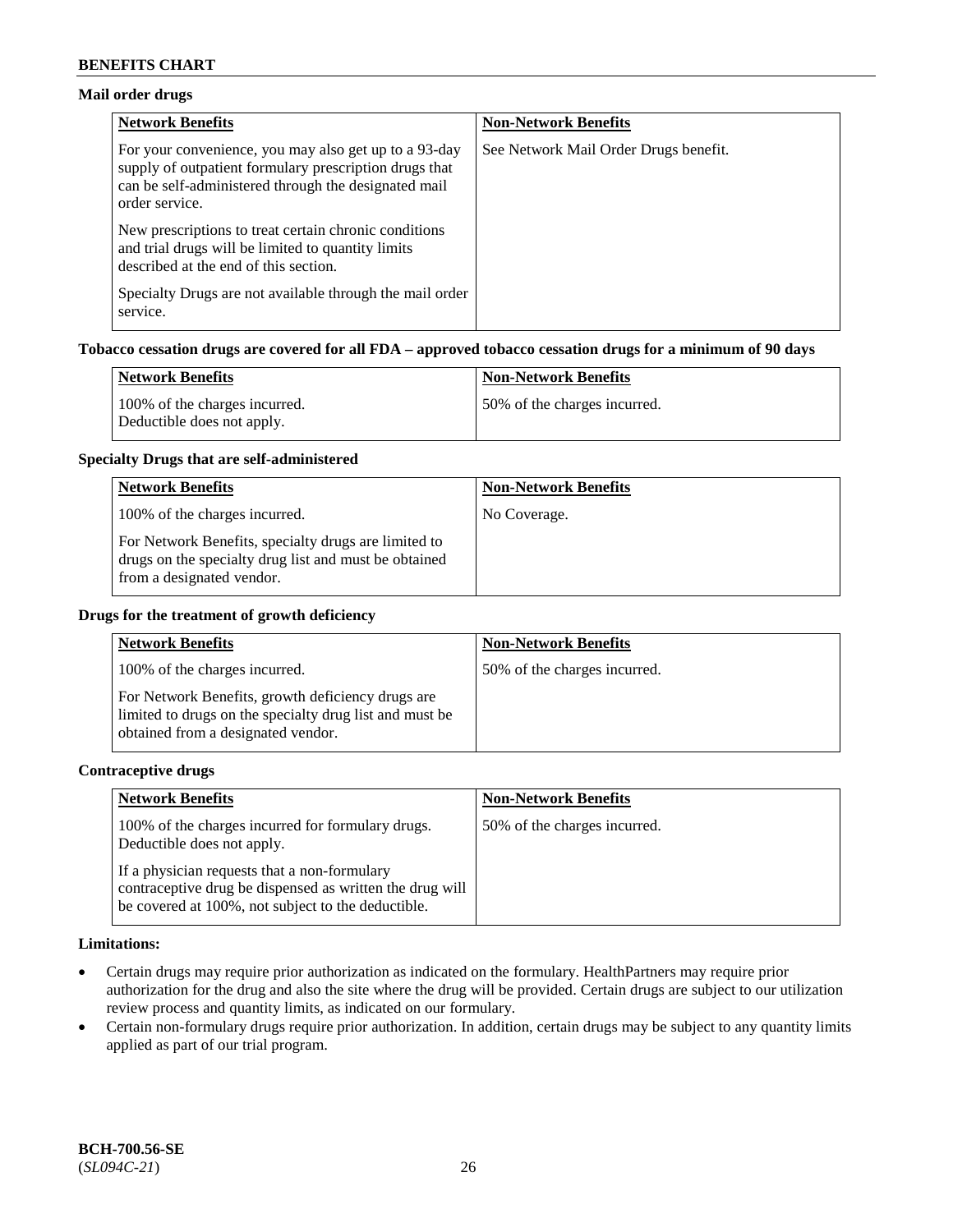- If a member requests a brand name drug when there is a generic equivalent, the brand name drug will be covered up to the charge that would apply to the generic drug, minus any required copayment. If a physician requests that a brand name drug be dispensed as written, and we determine the brand name drug is medically necessary, the drug will be paid at the Outpatient Drugs benefit.
- We may require members to try over-the-counter (OTC) drug alternatives before approving more costly formulary prescription drugs.
- Unless otherwise specified in the "Prescription Drug Services" section, you may receive up to a 31-day supply per prescription.
- A 93-day supply will be covered and dispensed only at pharmacies that participate in our extended day supply program
- New prescriptions to treat certain chronic conditions are limited to a 31-day supply.
- No more than a 31-day supply of Specialty Drugs will be covered and dispensed at a time, unless it's a manufacturer supplied drug that cannot be split that supplies the member with more than a 31-day supply.
- The member copayment for a drug will not exceed the cost of the drug.
- If a member copayment is required, you must pay one member copayment for each 31-day supply, or portion thereof.

#### **Not Covered:**

- Replacement of prescription drugs, medications, equipment and supplies due to loss, damage or theft.
- Nonprescription (over the counter) drugs or medications, including, but not limited to, vitamins, supplements, homeopathic remedies, and non-FDA approved drugs unless listed on the formulary and prescribed by a physician or legally authorized health care provider under applicable state and federal law. We cover off-label use of drugs to treat cancer as specified in the "Prescription Drug Services" section of this Benefits Chart. This exclusion does not include over-the-counter contraceptives for women as allowed under the Affordable Care Act when the member obtains a prescription for the item. In addition, if the member obtains a prescription, this exclusion does not include aspirin to prevent cardiovascular disease for men and women of certain ages; folic acid supplements for women who may become pregnant; fluoride chemoprevention supplements for children without fluoride in their water source; and iron supplements for children ages 6-12 who are at risk of anemia.
- Drugs on the Excluded Drug List. The Excluded Drug List includes select drugs within a therapy class that are not eligible for coverage. This includes drugs that may be excluded for certain indications. However, you may request coverage for a drug on the Excluded Drug List by requesting an exception to the formulary under the formulary exception process described in the definition of formulary in this Benefits Chart. The Excluded Drug List is available at [healthpartners.com](http://www.healthpartners.com/)
- Drugs that are newly approved by the FDA until they are reviewed and approved by HealthPartners Pharmacy and Therapeutics Committee. However, you may request coverage for a drug that is newly approved by the FDA by requesting an exception to the formulary under the formulary exception process described in the definition of formulary in the Benefits Chart.
- All drugs used for sexual dysfunction.
- All drugs for the treatment of infertility.
- Medical cannabis.
- Medical devices approved by the FDA will not be covered under the "Prescription Drug Services" section unless they are on our formulary. Covered medical devices are generally submitted and reimbursed under your medical benefits.
- See "Services Not Covered" in the Group Membership Contract.

#### **PREVENTIVE SERVICES**

#### **Applicable Definitions:**

**Routine Preventive Services** are routine healthcare services that include screenings, check-ups and counseling to prevent illness, disease or other health problems before symptoms occur.

**Diagnostic Services** are services to help a provider understand your symptoms, diagnose illness and decide what treatment may be needed. They may be the same services that are listed as preventive services, but they are being used as diagnostic services. Your provider will determine if these services are preventive or diagnostic. These services are not preventive if received as part of a visit to diagnose, manage or maintain an acute or chronic medical condition, illness or injury. When that occurs, unless otherwise indicated below, standard deductibles, copayments or coinsurance apply.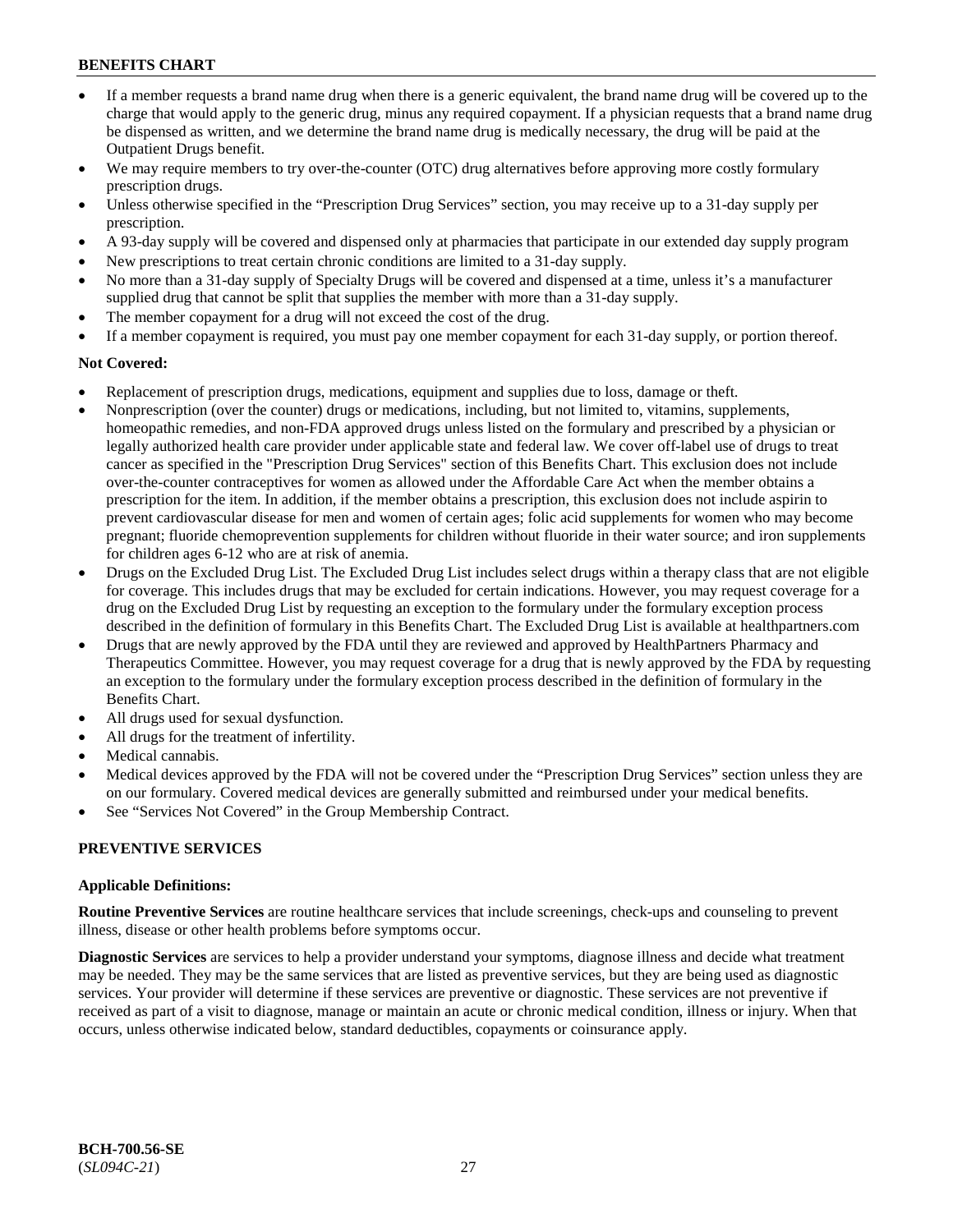## **Covered Services:**

We cover preventive services that meet any of the requirements under the Affordable Care Act (ACA) shown in the bulleted items below. These preventive services are covered at 100% under the network benefits with no deductible, copayments or coinsurance. (If a preventive service is not required by the ACA and it is covered at a lower benefit level or if a group qualifies for an exemption or accommodation for certain benefits under the ACA, it will be specified below). Preventive benefits mandated under the ACA are subject to periodic review and modification. Changes would be effective in accordance with the federal rules. Preventive services mandated by the ACA include:

- Evidence-based items or services that have in effect a rating of A or B in the current recommendations of the United States Preventive Services Task Force with respect to the individual;
- Immunizations for routine use in children, adolescents, and adults that have in effect a recommendation from the Advisory Committee on Immunization Practices of the Centers for Disease Control and Prevention with respect to the individual;
- With respect to infants, children, and adolescents, evidence-informed preventive care and screenings provided for in comprehensive guidelines supported by the Health Resources and Services Administration; and
- With respect to women, preventive care and screenings provided for in comprehensive guidelines supported by the Health Resources and Services Administration.

Covered services are based on established medical policies, which are subject to periodic review and modification by the medical or dental directors. These medical policies (medical coverage criteria) are available by calling Member Services, or logging on to your "*my*HealthPartners" account at [healthpartners.com.](http://www.healthpartners.com/)

A complete list of preventive care services recommended under the U.S. Preventive Task Force (USPSTF) is available online at [uspreventiveservicestaskforce.org/Page/Name/uspstf-a-and-b-recommendations.](https://www.uspreventiveservicestaskforce.org/Page/Name/uspstf-a-and-b-recommendations-by-date/)

HHS: [healthcare.gov/coverage/preventive-care-benefits](https://www.healthcare.gov/coverage/preventive-care-benefits/)

CDC: [cdc.gov/vaccines/schedules/index.html](https://www.cdc.gov/vaccines/schedules/index.html)

## **ACA and state mandated preventive services are covered as follows:**

**Routine health exams and periodic health assessments.** A physician or health care provider will counsel you as to how often health assessments are needed based on age, sex and health status. This includes screening for tobacco use, at least two tobacco cessation attempts per year (for those who use tobacco products), all FDA approved tobacco cessation medications including over-the-counter drugs (as shown in the "Prescription Drug Services" Section) and at least four counseling sessions of at least ten minutes each for tobacco cessation.

| Network Benefits                                            | <b>Non-Network Benefits</b>  |
|-------------------------------------------------------------|------------------------------|
| 100% of the charges incurred.<br>Deductible does not apply. | 50% of the charges incurred. |

**Child health supervision services**. This includes pediatric preventive services, such as fluoride chemoprevention for children without fluoride in their water source, newborn screenings, appropriate immunizations, developmental assessments and laboratory services appropriate to the age of the child from birth to 72 months, and appropriate immunizations until the end of the month in which the child turns 19, as defined by the Standards of Child Health Care issued by the American Academy of Pediatrics. We cover at least five child health supervision visits from birth to 12 months, three child health supervision visits from 12 months to 24 months, once a year from 24 months to 72 months.

| <b>Network Benefits</b>                                     | <b>Non-Network Benefits</b>  |
|-------------------------------------------------------------|------------------------------|
| 100% of the charges incurred.<br>Deductible does not apply. | 50% of the charges incurred. |

**Routine prenatal care and exams.** This includes the comprehensive package of medical and psychosocial support provided throughout a pregnancy, including risk assessment, serial surveillance, prenatal education, and use of specialized skills and technology when needed, as defined by Standards for Obstetric-Gynecologic Services issued by the American College of Obstetricians and Gynecologists.

| Network Benefits                                            | <b>Non-Network Benefits</b>  |
|-------------------------------------------------------------|------------------------------|
| 100% of the charges incurred.<br>Deductible does not apply. | 50% of the charges incurred. |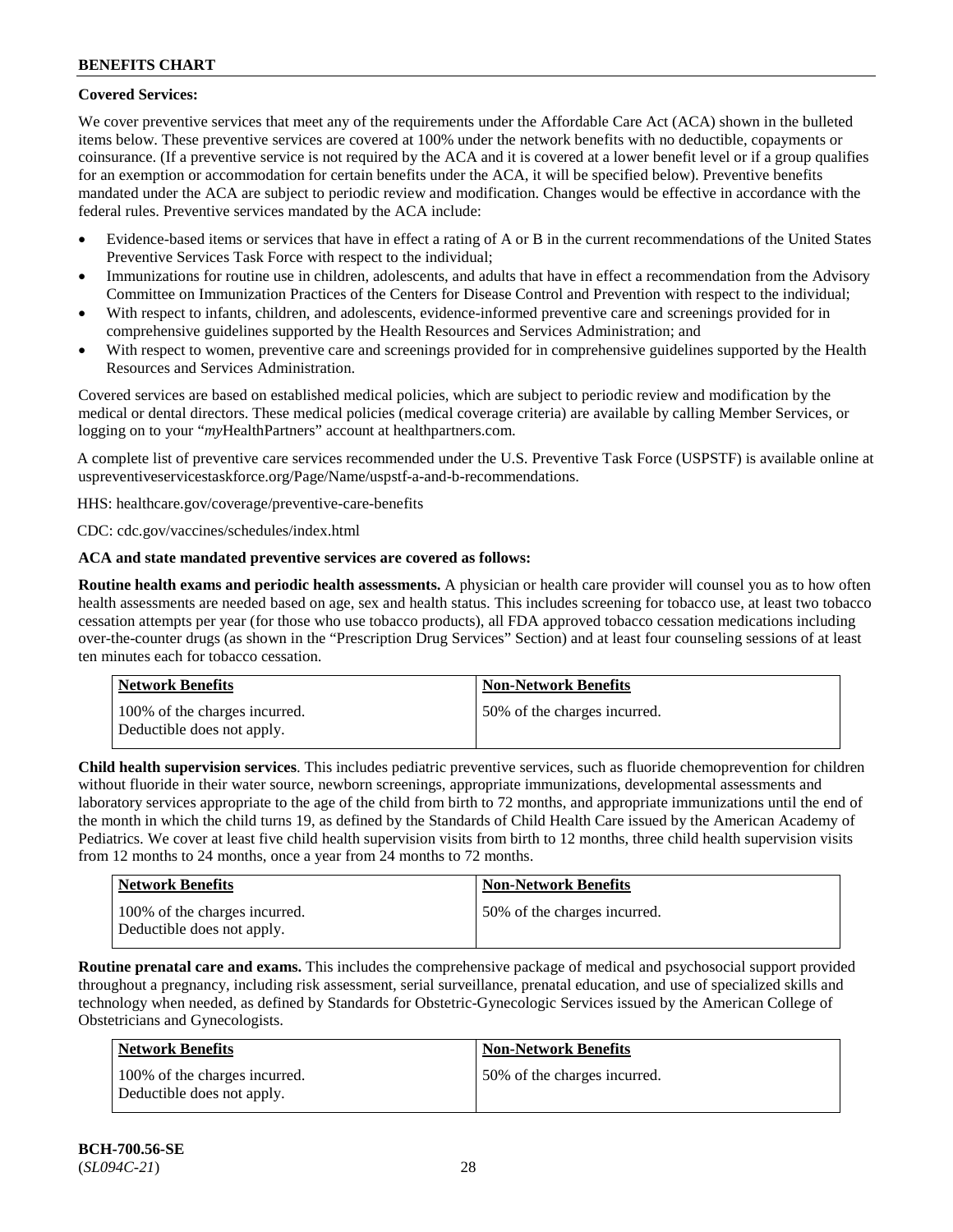**Routine postnatal care.** This includes health exams, assessments, education and counseling relating to the period immediately after childbirth

| Network Benefits                                            | <b>Non-Network Benefits</b>  |
|-------------------------------------------------------------|------------------------------|
| 100% of the charges incurred.<br>Deductible does not apply. | 50% of the charges incurred. |

**Routine screening procedures for cancer.** This includes colorectal screening or other cancer screenings recommended by the USPSTF with an A or B rating. Women's preventive health services below describes additional routine screening procedures for cancer.

| <b>Network Benefits</b>                                     | <b>Non-Network Benefits</b>  |
|-------------------------------------------------------------|------------------------------|
| 100% of the charges incurred.<br>Deductible does not apply. | 50% of the charges incurred. |

**Professional voluntary family planning services.** This includes services to prevent or delay a pregnancy, including counseling and education. Services must be provided by a licensed provider.

| Network Benefits                                            | <b>Non-Network Benefits</b> |
|-------------------------------------------------------------|-----------------------------|
| 100% of the charges incurred.<br>Deductible does not apply. | See Network Benefits.       |

## **Adult immunizations**

| <b>Network Benefits</b>                                     | <b>Non-Network Benefits</b>   |
|-------------------------------------------------------------|-------------------------------|
| 100% of the charges incurred.<br>Deductible does not apply. | 150% of the charges incurred. |

**Women's preventive services.**This includes mammograms\*, screenings for cervical cancer (pap smears), breast pumps, human papillomavirus (HPV) testing; counseling for sexually transmitted infections, counseling and screening for human immunodeficiency virus (HIV), and all FDA approved contraceptive methods as prescribed by a doctor, sterilization procedures, education and counseling (see the "Prescription Drug Services" section for coverage of oral contraceptive drugs). For women whose family history is associated with an increased risk for BRCA1 or BRCA2 gene mutations, we cover genetic counseling and BRCA screening without cost sharing, if appropriate and as determined by a physician

**\***Preventive mammogram screening includes digital breast tomosynthesis (3D mammograms) for members at risk for breast cancer.

"At risk for breast cancer" means: (1) having a family history with one or more first- or second-degree relatives with breast cancer; (2) testing positive for BRCA1 or BRCA2 mutations; (3) having heterogeneously dense breasts or extremely dense breasts based on the Breast Imaging Reporting and Data System established by the American College of Radiology; or (4) having a previous diagnosis of breast cancer.

| <b>Network Benefits</b>                                     | <b>Non-Network Benefits</b>  |
|-------------------------------------------------------------|------------------------------|
| 100% of the charges incurred.<br>Deductible does not apply. | 50% of the charges incurred. |

**Obesity screening and management.** We cover obesity screening and counseling for all ages during a routine preventive care exam. If you are age 18 or older and have a body mass index of 30 or more, we also cover intensive obesity management to help you lose weight. Your primary care doctor can coordinate these services.

| <b>Network Benefits</b>                                     | <b>Non-Network Benefits</b>  |
|-------------------------------------------------------------|------------------------------|
| 100% of the charges incurred.<br>Deductible does not apply. | 50% of the charges incurred. |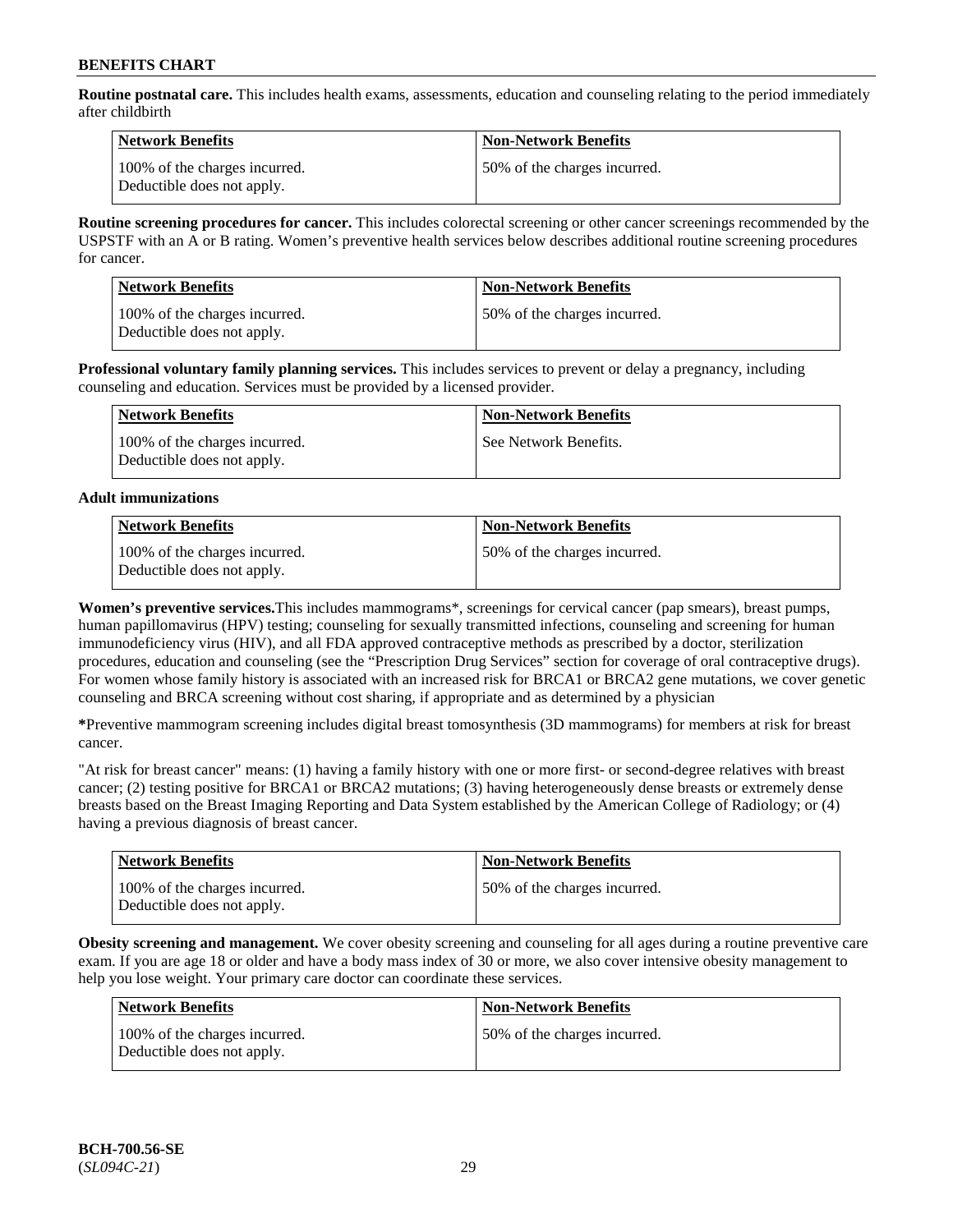**Preventive Medications.** We cover preventive medications currently recommended by USPSTF with an A or B rating if they are prescribed by your medical provider and they are listed on our formulary. Preventive medications are subject to periodic review and modification. Changes would be effective in accordance with the federal rules and reflected in our current medical coverage criteria for preventive care services.

| Network Benefits                                            | Non-Network Benefits         |
|-------------------------------------------------------------|------------------------------|
| 100% of the charges incurred.<br>Deductible does not apply. | 50% of the charges incurred. |

### **In addition to any ACA or state mandated preventive services referenced above, we cover the following eligible services:**

#### **Routine eye and hearing exams**

| <b>Network Benefits</b>                                     | <b>Non-Network Benefits</b>  |
|-------------------------------------------------------------|------------------------------|
| 100% of the charges incurred.<br>Deductible does not apply. | 50% of the charges incurred. |

**Ovarian cancer surveillance tests for women who are at risk.** "At risk for ovarian cancer" means (1) having a family history that includes any of the following: one or more first-degree or second-degree relatives with ovarian cancer, clusters of female relatives with breast cancer or nonpolyposis colorectal cancer; or (2) testing positive for BRCA1 or BRCA2 mutations. "Surveillance tests for ovarian cancer" means annual screening using: CA-125 serum tumor marker testing, transvaginal ultrasound, pelvic examination or other proven ovarian cancer screening tests currently being evaluated by the federal Food and Drug Administration or by the National Cancer Institute.

| <b>Network Benefits</b>                              | <b>Non-Network Benefits</b>                             |
|------------------------------------------------------|---------------------------------------------------------|
| Coverage level is same as corresponding Network      | Coverage level is same as corresponding Non-Network     |
| Benefit, depending on type of service provided, such | Benefit, depending on type of service provided, such as |
| as Diagnostic Imaging Services, Laboratory Services  | Diagnostic Imaging Services, Laboratory Services        |
| Office Visits for Illness or Injury or Preventive    | Office Visits for Illness or Injury or Preventive       |
| Services.                                            | Services.                                               |

**Peak flow meters for members diagnosed with asthma.** Must be prescribed by a licensed provider.

| <b>Network Benefits</b>                                     | <b>Non-Network Benefits</b>  |
|-------------------------------------------------------------|------------------------------|
| 100% of the charges incurred.<br>Deductible does not apply. | 50% of the charges incurred. |

**Glucose meters prescribed by a licensed provider** (other than continuous glucose monitoring systems which are covered under the section "Durable Medical Equipment, Prosthetics, Orthotics and Supplies")

| <b>Network Benefits</b>                                                                        | <b>Non-Network Benefits</b>  |
|------------------------------------------------------------------------------------------------|------------------------------|
| 100% of the charges incurred.<br>Deductible does not apply.                                    | 50% of the charges incurred. |
| Glucose meters are limited to meters on the formulary<br>and must be obtained from a pharmacy. |                              |

#### **Retinopathy screening for members diagnosed with diabetes**

| <b>Network Benefits</b>                                     | <b>Non-Network Benefits</b>  |
|-------------------------------------------------------------|------------------------------|
| 100% of the charges incurred.<br>Deductible does not apply. | 50% of the charges incurred. |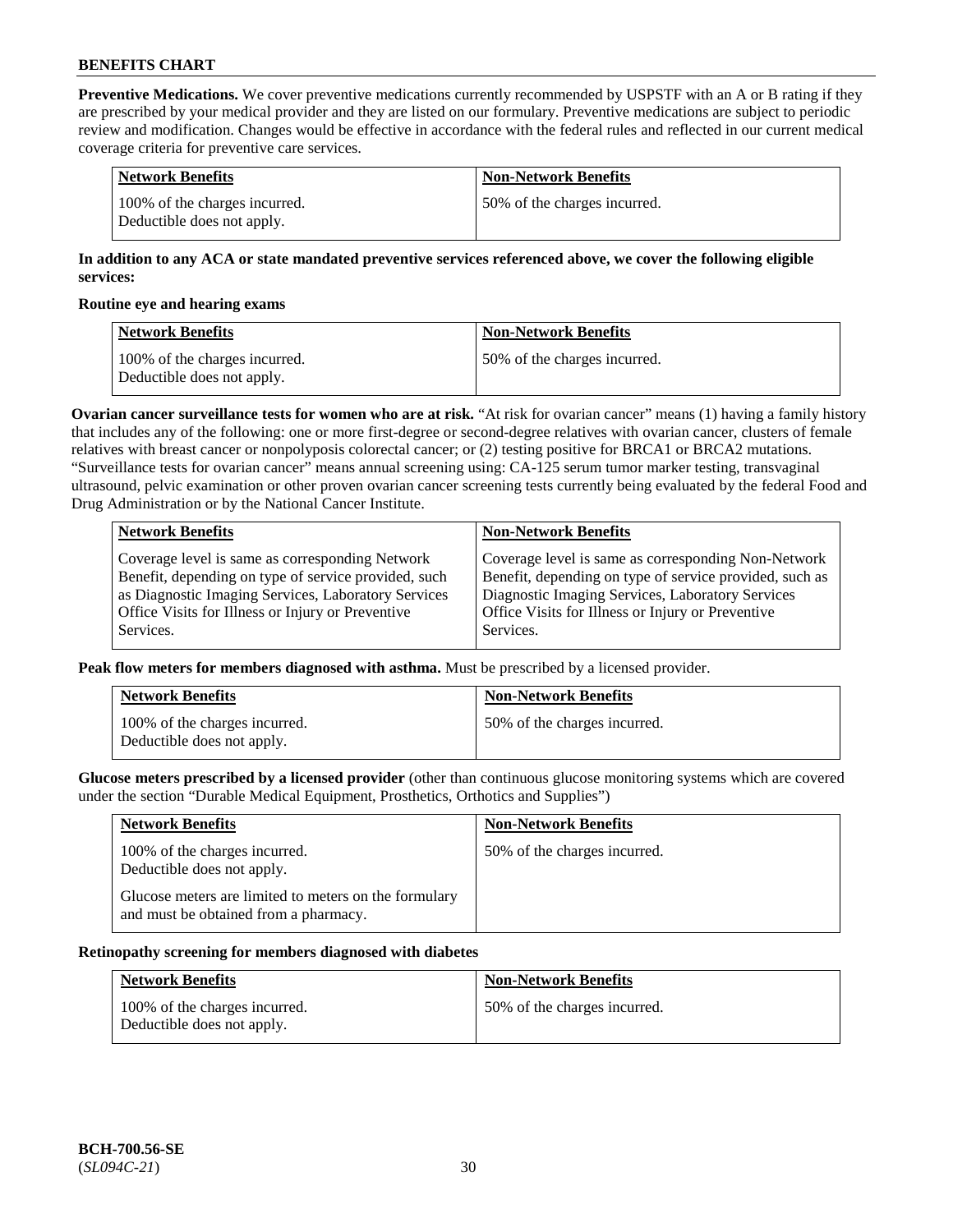### **Hemoglobin A1C testing for members diagnosed with diabetes**

| <b>Network Benefits</b>                                     | <b>Non-Network Benefits</b>  |
|-------------------------------------------------------------|------------------------------|
| 100% of the charges incurred.<br>Deductible does not apply. | 50% of the charges incurred. |

#### **International Normalized Ratio (INR) testing for members diagnosed with liver disease and/or bleeding disorders**

| <b>Network Benefits</b>                                     | <b>Non-Network Benefits</b>  |
|-------------------------------------------------------------|------------------------------|
| 100% of the charges incurred.<br>Deductible does not apply. | 50% of the charges incurred. |

#### **Low-density Lipoprotein (LDL) testing for members diagnosed with heart disease**

| <b>Network Benefits</b>                                     | <b>Non-Network Benefits</b>  |
|-------------------------------------------------------------|------------------------------|
| 100% of the charges incurred.<br>Deductible does not apply. | 50% of the charges incurred. |

#### **Limitations:**

• Services are not preventive if received as part of a visit to diagnose, manage or maintain an acute or chronic medical condition, illness or injury. When that occurs, unless otherwise indicated above, standard deductibles, copayments or coinsurance apply.

#### **Not Covered:**

See "Services Not Covered" in the Group Membership Contract.

## **SPECIFIED NON-NETWORK SERVICES**

#### **Covered Services:**

We cover the following services when you elect to receive them from a non-network provider, at the same level of coverage we provide when you elect to receive the services from a network provider:

- Voluntary family planning of the conception and bearing of children.
- The provider visit(s) and test(s) necessary to make a diagnosis of infertility.
- Testing and treatment of sexually transmitted diseases (other than HIV).
- Testing for AIDS or other HIV-related conditions.

| <b>Network Benefits</b>                                                                                                                            | <b>Non-Network Benefits</b>                    |
|----------------------------------------------------------------------------------------------------------------------------------------------------|------------------------------------------------|
| Coverage level is same as corresponding Network<br>Benefit, depending on type of service provided, such as<br>Office Visits for Illness or Injury. | See Network Benefits for the services covered. |

#### **Not Covered:**

• See "Services Not Covered" in the Group Membership Contract.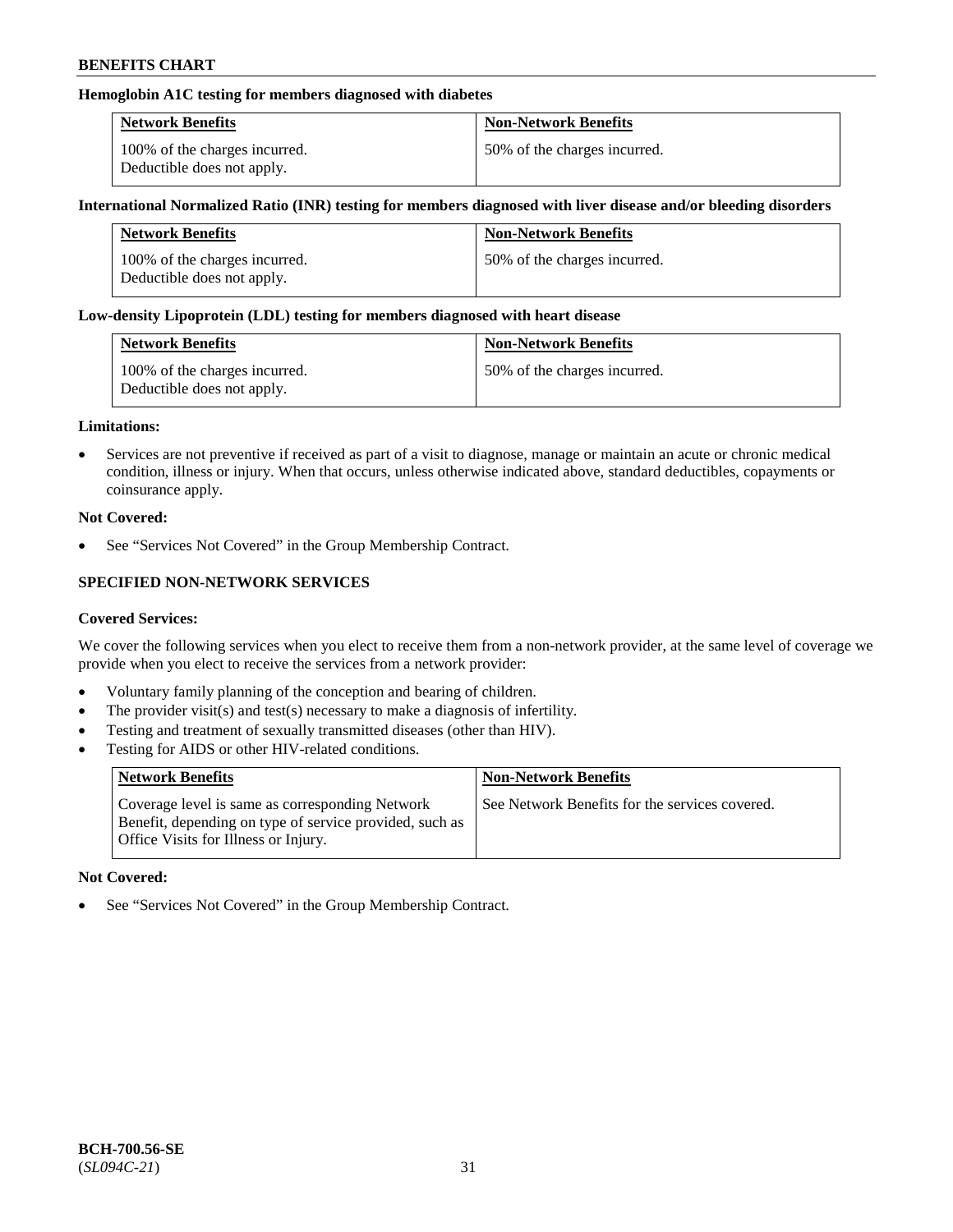## **TELEMEDICINE BENEFIT**

#### **Covered Services:**

Telemedicine services are covered under this Benefits Chart, subject to our medical criteria.

| <b>Network Benefits</b>                                | <b>Non-Network Benefits</b>                            |
|--------------------------------------------------------|--------------------------------------------------------|
| Coverage level is same as corresponding Network        | Coverage level is same as corresponding Non-Network    |
| Benefit, depending upon type of service provided, such | Benefit, depending upon type of service provided, such |
| as Office Visits for Illness or Injury.                | as Office Visits for Illness or Injury.                |

#### **Not Covered:**

See "Services Not Covered" in the Group Membership Contract.

## **TRANSPLANT SERVICES**

#### **Applicable Definitions:**

**Autologous.** This is when the source of cells is from the individual's own marrow or stem cells.

**Allogeneic.** This is when the source of cells is from a related or unrelated donor's marrow or stem cells.

**Autologous Bone Marrow Transplant.** This is when the bone marrow is harvested from the individual and stored. The patient undergoes treatment which includes tumor ablation with high-dose chemotherapy and/or radiation. The bone marrow is reinfused (transplanted).

**Allogeneic Bone Marrow Transplant.** This is when the bone marrow is harvested from the related or unrelated donor and stored. The patient undergoes treatment which includes tumor ablation with high-dose chemotherapy and/or radiation. The bone marrow is reinfused (transplanted).

**Autologous/Allogeneic Stem Cell Support.** This is a treatment process that includes stem cell harvest from either bone marrow or peripheral blood, tumor ablation with high-dose chemotherapy and/or radiation, stem cell reinfusion, and related care. Autologous/allogeneic bone marrow transplantation and high dose chemotherapy with peripheral stem cell rescue/support are considered to be autologous/allogeneic stem cell support.

**Designated Transplant Center.** This is any health care provider, group or association of health care providers designated by us to provide services, supplies or drugs for specified transplants for our members.

**Transplant Services.** This is transplantation (including transplants) of the human organs or tissue listed below, including all related post-surgical treatment and drugs and multiple transplants for a related cause. Transplant services do not include other organ or tissue transplants or surgical implantation of mechanical devices functioning as a human organ, except surgical implantation of an FDA approved Ventricular Assist Device (VAD) or total artificial heart, functioning as a temporary bridge to heart transplantation.

Prior authorization is required prior to consultation to support coordination of care and benefits.

## **Covered Services:**

We cover eligible transplant services (as defined above) while you are covered under this Benefits Chart. Transplants that will be considered for coverage are limited to the following:

- Kidney transplants for end-stage disease.
- Cornea transplants for end-stage disease.
- Heart transplants for end-stage disease.
- Lung transplants or heart/lung transplants for: (1) primary pulmonary hypertension; (2) Eisenmenger's syndrome; (3) endstage pulmonary fibrosis; (4) alpha 1 antitrypsin disease; (5) cystic fibrosis; and (6) emphysema.
- Liver transplants for: (1) biliary atresia in children; (2) primary biliary cirrhosis; (3) post-acute viral infection (including hepatitis A, hepatitis B antigen e negative and hepatitis C) causing acute atrophy or post-necrotic cirrhosis; (4) primary sclerosing cholangitis; (5) alcoholic cirrhosis; and (6) hepatocellular carcinoma.